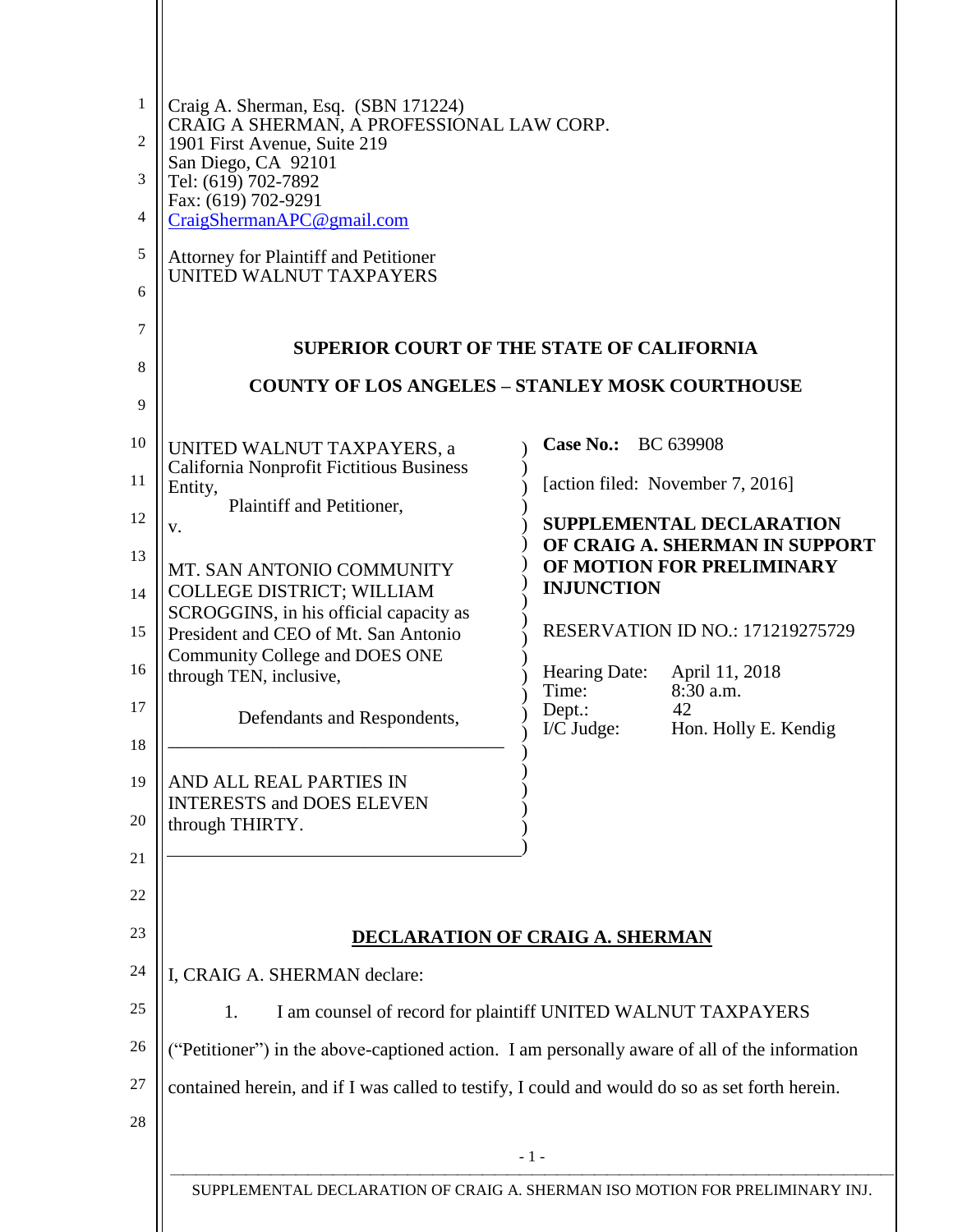| $\mathbf{1}$     | 2.<br>Attached hereto as $\frac{Exhibit D}{D}$ is a true and correct copy of excerpts of pages 67-                          |
|------------------|-----------------------------------------------------------------------------------------------------------------------------|
| $\overline{2}$   | 72 and 105-134 from the deposition of Gary Nellesen taken on March 7, 2018, in this case.                                   |
| 3                | 3.<br>As of the date of this writing I am informed that as of 4:04 p.m. on April 3, 2018                                    |
| 4                | that grading activities have now ceased at the Stadium Project, as ordered by Judge Torribio in                             |
| 5                | Case No. BS166152. I have not received any official word from counsel for Mt. Sac.                                          |
| 6                | 4.<br>A final trial on the merits and successful judgment does not guarantee that                                           |
| $\boldsymbol{7}$ | illegally spent bond funds will be returned to the taxpayers. I have personally been involved in                            |
| 8                | at least one case where the Superior Court did not order the repayment of unlawfully spent                                  |
| 9                | Proposition 39 school bond funds, despite a taxpayer plaintiff obtaining a favorable final                                  |
| 10               | judgment after the project was built. Because restitution is an equitable remedy and there is no                            |
| 11               | absolute right to restitution, a court may not grant restitution of Measure RR bond funds spent                             |
| 12               | between now and final judgment on a number of equitable considerations including, but not                                   |
| 13               | limited to, complex school financing issues or other public policy considerations.                                          |
| 14<br>15         | I declare under the penalty of perjury under the laws of the State of California<br>that the foregoing is true and correct. |
| 16               | Executed on April 4, 2018 in San Diego County.                                                                              |
| 17               |                                                                                                                             |
| 18               | Umsm                                                                                                                        |
| 19               |                                                                                                                             |
| 20               | Craig A. Sherman                                                                                                            |
| 21               |                                                                                                                             |
| 22               |                                                                                                                             |
| 23               |                                                                                                                             |
| 24               |                                                                                                                             |
| 25               |                                                                                                                             |
| 26               |                                                                                                                             |
| 27               |                                                                                                                             |
| 28               |                                                                                                                             |
|                  | $-2-$                                                                                                                       |
|                  | SUPPLEMENTAL DECLARATION OF CRAIG A. SHERMAN ISO MOTION FOR PRELIMINARY INJ.                                                |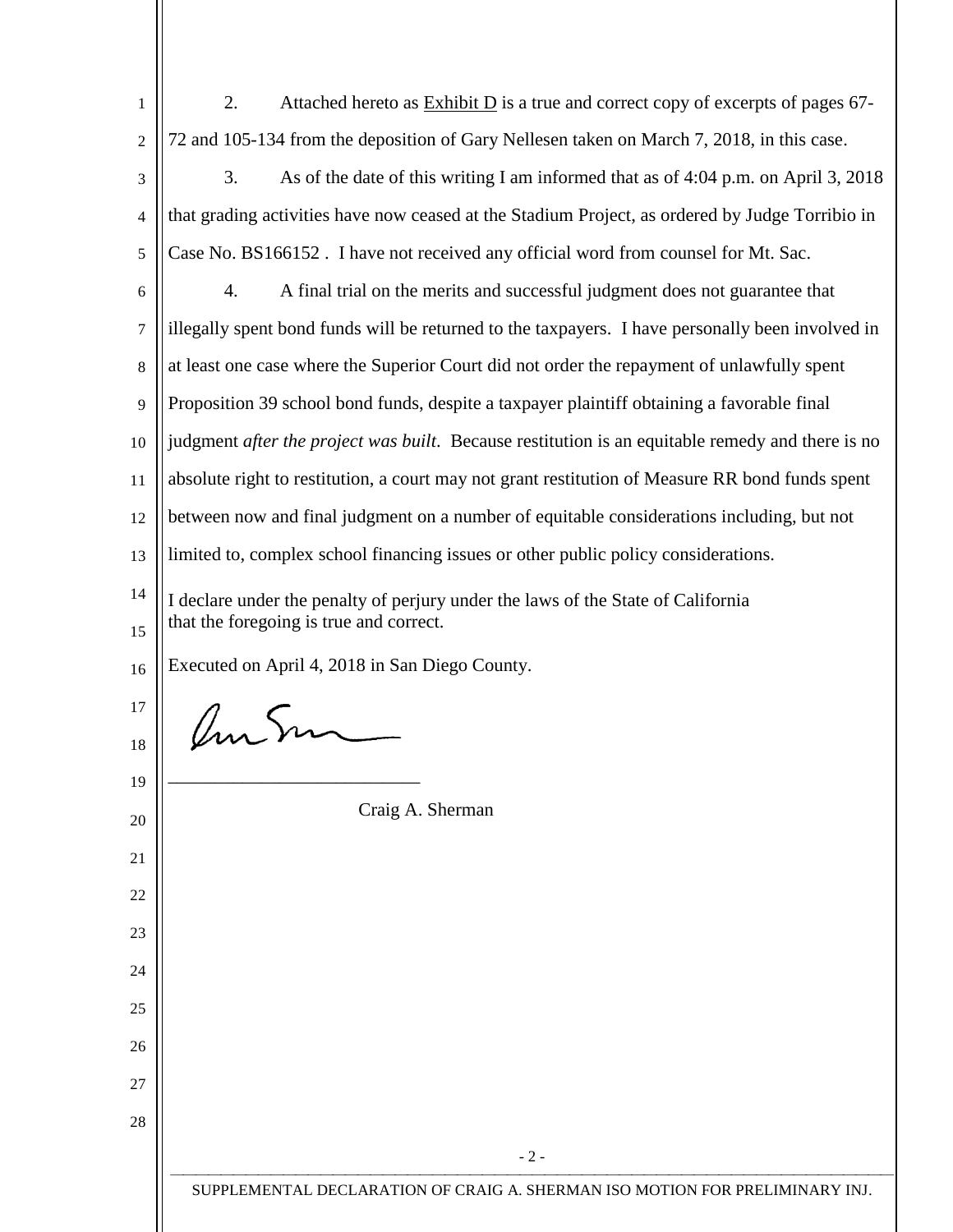1 SUPERIOR COURT OF THE STATE OF LOS ANGELES 2 COUNTY OF LOS ANGELES - STANLEY MOSK COURTHOUSE 3 \_\_\_\_\_\_\_\_\_\_\_\_\_\_\_\_\_\_\_\_\_\_\_\_\_\_\_\_\_ 4 UNITED WALNUT TAXPAYERS, a ) California Nonprofit (1) 5 | Fictitious Business Entity, )  $)$ 6 Plaintiff and ) Petitioner,  $)$  $7$  ) vs. ) No. BC 639908 8 ) MT. SAN ANTONIO COMMUNITY ) 9 COLLEGE DISTRICT; WILLIAM ) SCROGGINS, in his official ) 10 capacity as President and CEO) of Mt. San Antonio Community ) 11 College and DOES ONE through ) TEN, inclusive, (1992)  $\begin{array}{c|c|c|c|c} \hline 12 & \hline \end{array}$  Defendants and ) 13 Respondents. \_\_\_\_\_\_\_\_\_\_\_\_\_\_\_\_\_\_\_\_\_\_\_\_\_\_\_\_\_) 14 15 16 DEPOSITION OF GARY NELLESEN 17 Irvine, California 18 Wednesday, March 7, 2018 19 Volume I 20 21 Reported by: SHARON LINDSAY-MILNIKEL 22 CSR No. 5335 23 Job No. 2803477 24 25 PAGES 1 - 234 Page 1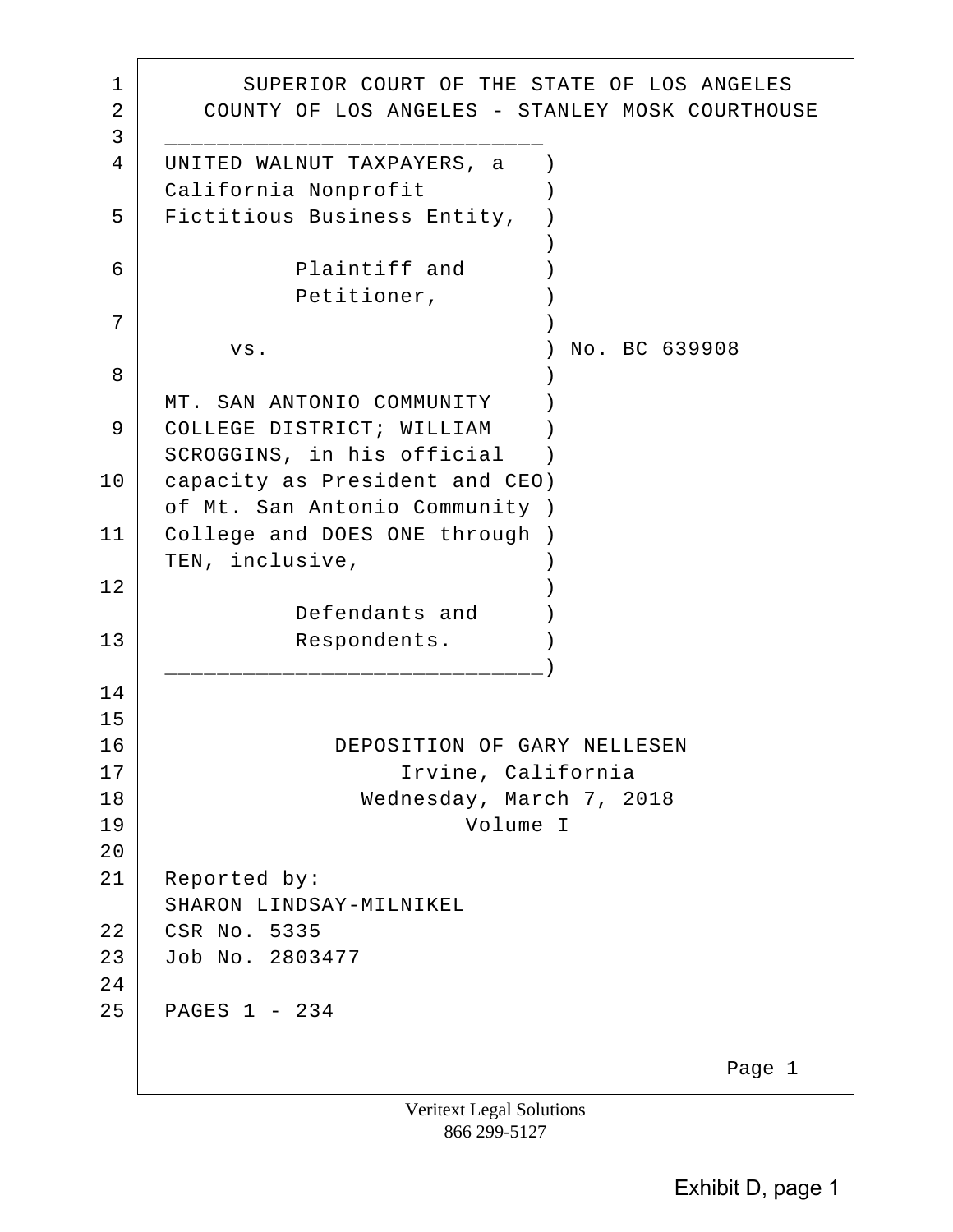1 | I'm going to mark, as Exhibit Number 2, a 2 document entitled "Resolution No. 08-01 - Ordering 3 a General Obligation Bond Election in November 4 2008," dated July 23rd, 2008. 5 (Exhibit 2 was marked for identification 6 by the court reporter and is attached hereto.) 7 BY MR. SHERMAN: 8 Q My first question to you, Mr. Nellesen, is 9 were you involved in the development of the bond -- 10 Measure RR bond for the college? 11 A Yes. 12 Q And what role -- function did you have in  $13$  that? 14 | A As director of facilities, I was involved 15 in identifying projects and preparing general scope 16 of work and initial cost estimates. 17 | Q And how were the cost estimates developed? 18 A Very broadly, based on cost per square 19 | foot for similar projects. 20 Q I want to point out in the second 21 paragraph of this Exhibit Number 2, there's a 22 paragraph that reads -- starts with the words 23 "staff has." 24 Do you see that there? 25 A Yes. Page 67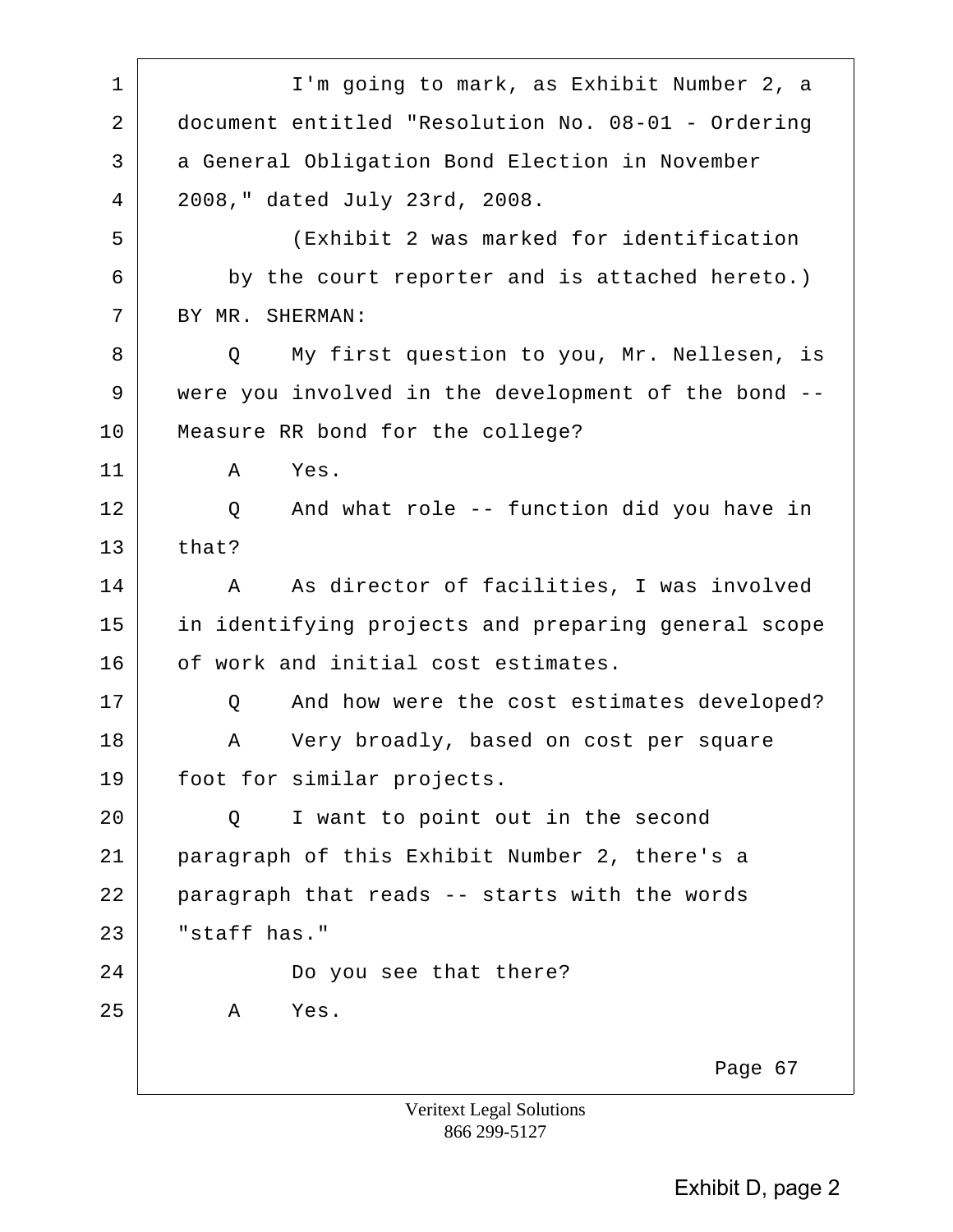| 1  | And I'll read that.<br>Q                            |
|----|-----------------------------------------------------|
| 2  | "Staff has narrowed our \$500 million               |
| 3  | 2008 Master Plan costs to the most                  |
| 4  | essential core needs, and that                      |
| 5  | Resolution No. 08-01 includes request               |
| 6  | for the voters to approve \$353                     |
| 7  | million of project funding."                        |
| 8  | How was that \$353 million figure derived           |
| 9  | at?                                                 |
| 10 | There was a list of project concepts that<br>Α      |
| 11 | were developed collaboratively through the college, |
| 12 | part of master planning from prior years and -- and |
| 13 | in 2008, there were some broad-brush rough          |
| 14 | order-of-magnitude cost estimates developed, and    |
| 15 | then there was discussion at the senior management  |
| 16 | level about which projects should go forward and at |
| 17 | what -- and what values should be used.             |
| 18 | Isn't it true that your office and the<br>Q         |
| 19 | school developed a list of projects, priority       |
| 20 | projects, as they were called, that were identified |
| 21 | in the 2008 master plan that amounted to a figure   |
| 22 | of \$353 million, as it's described in this Exhibit |
| 23 | Number 2?                                           |
| 24 | MR. ABSHER: Objection. Lacks foundation.            |
| 25 | THE WITNESS: I'm -- I know that there was           |
|    | Page 68                                             |
|    | <b>Veritext Legal Solutions</b>                     |

866 299-5127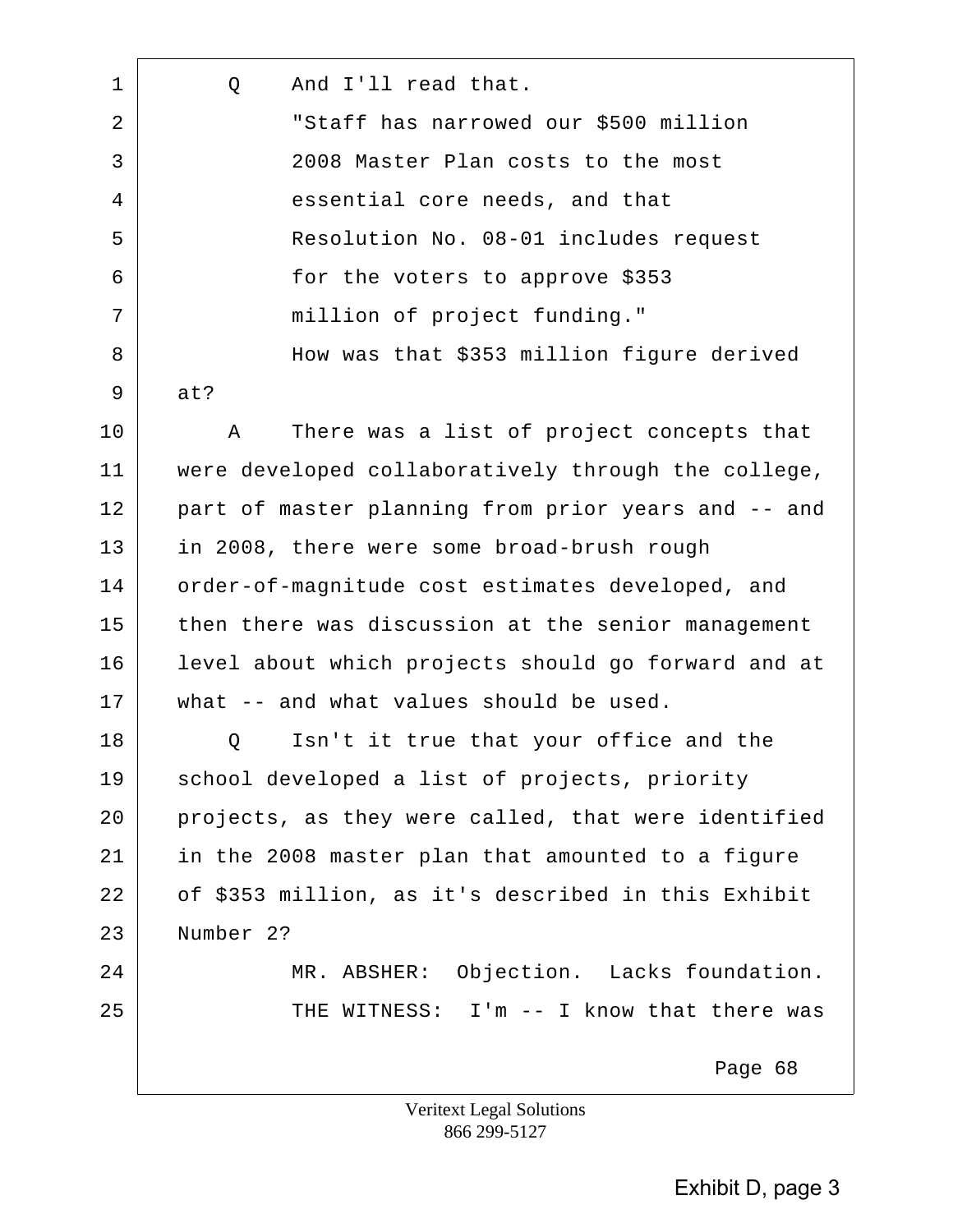| BY MR. SHERMAN:                                     |
|-----------------------------------------------------|
| And were you involved in developing that<br>Q       |
| list?                                               |
| Yes.<br>Α                                           |
| And what involvement did you have in that,<br>Q     |
| other than what you testified before?               |
| I think what I testified before covered it<br>A     |
| pretty well.                                        |
| So you have personal knowledge and<br>Q             |
| information to testify as to how that \$353 million |
| amount was determined?                              |
| I participated in the process, yes.<br>A            |
| You testified earlier that you were<br>Q            |
| involved in the drafting of board agendas.          |
| Were you involved in drafting this                  |
| Exhibit Number 2, or at least the staff report part |
| of it, not the resolutions?                         |
| I'll have to look.<br>Α                             |
| Yes, I participated in -- in the process            |
| that gave us this priority projects list.           |
| And was one of the things that you did in<br>Q      |
| developing that projects list was to develop a      |
| facilities needs assessment?                        |
| Yes, we -- we update our facilities needs<br>A      |
| Page 69                                             |
|                                                     |

 $\overline{\phantom{0}}$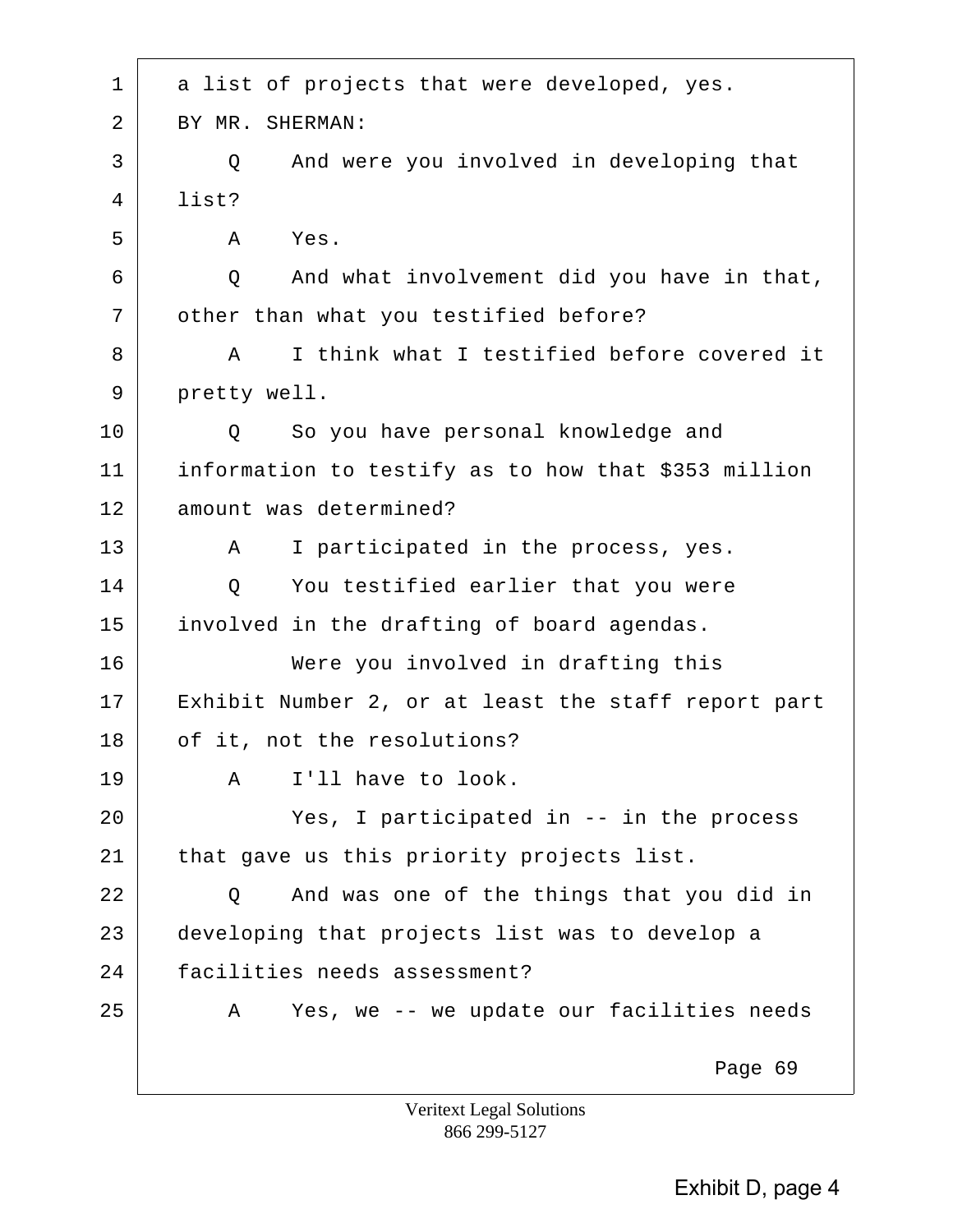1 assessment every three years at Mt. SAC.

2 Q Do you have an understanding that prior to 3 presenting a list of projects in a measure -- 4 Proposition 39 bond measure, that the school is to 5 perform a facilities needs assessment prior to 6 developing this project list for a Proposition 39 7 bond measure?

8 MR. ABSHER: I'll object to the extent it 9 calls for a legal conclusion.

10 THE WITNESS: I can say that is something 11 that we -- that we do on a regular basis and did 12 prior to this.

13 BY MR. SHERMAN:

14 Q Have you ever read Proposition 39 as it 15 pertains to school bond measures such as Measure 16 RR?

17 A Parts of it, certainly. I can't say that 18 I've read every word of it.

19 O As you sit here today, are you aware of 20 whether the term "facilities needs assessment" is 21 required as part of the creation of the bond 22 project list? 23 | MR. ABSHER: I'm going to object. 24 Could I have the question reread please. 25 (Record read as follows:

Page 70

Veritext Legal Solutions 866 299-5127

Exhibit D, page 5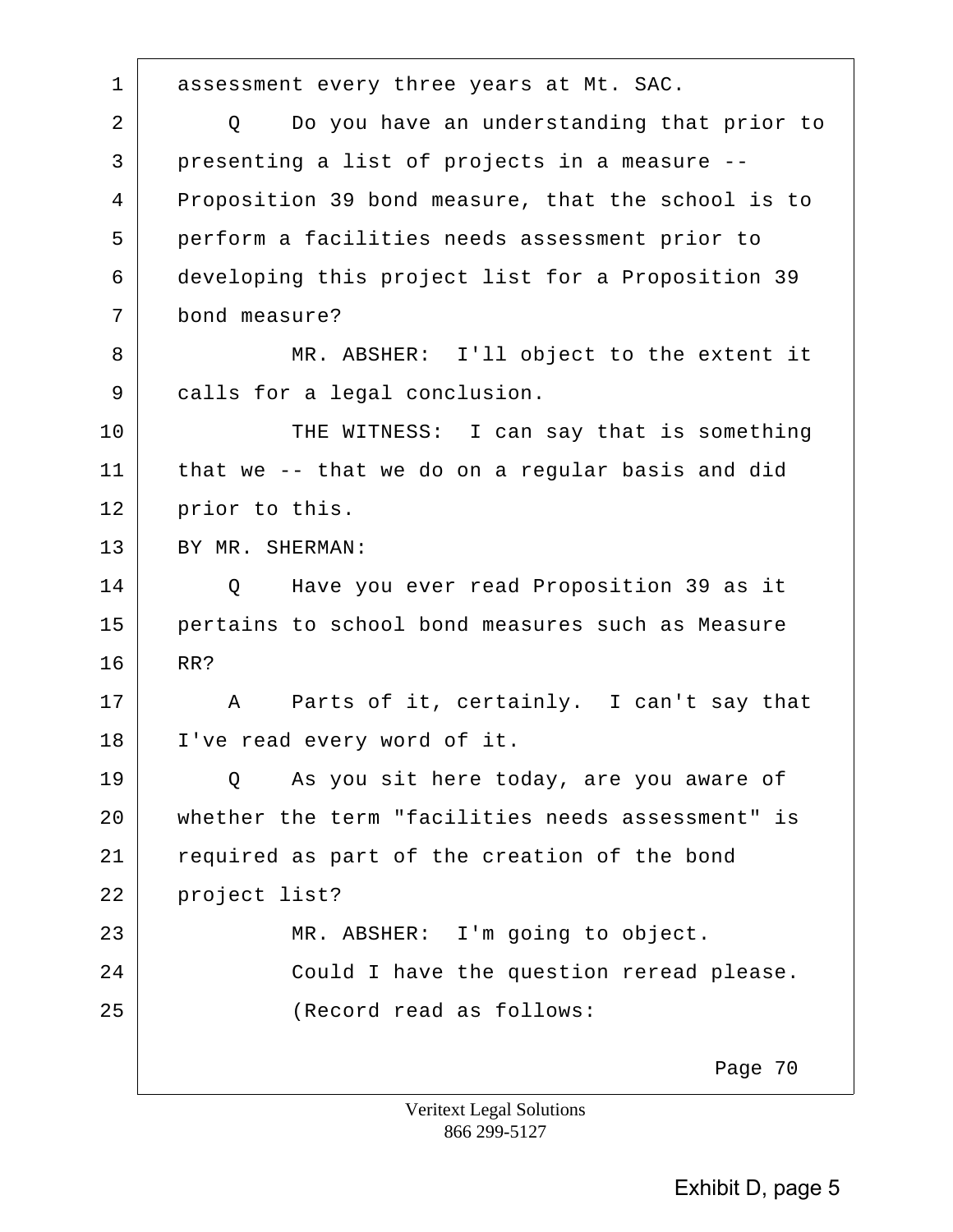1 "Q As you sit here today, are 2 you aware of whether the term 3 "facilities needs assessment" is 4 required as part of the creation of 5 the bond project list?") 6 MR. ABSHER: Objection. It lacks 7 foundation and calls for a legal conclusion. 8 BY MR. SHERMAN: 9 Q If you know. 10 | A I know that it's something that we do as 11 facilities managers because it's the right thing to 12 do. 13 Q And did you do one in advance of 14 developing the project list for the 2008 Measure RR 15 bond measure? 16 A Yes. 17 | C And that was used to create and develop 18 the priority project list in Measure RR? 19 | A It was certainly a point of reference for 20 developing that, yes. 21 | Q I want to direct your attention to page 8 22 of that document, Exhibit 2. And just so we get a  $23$  point of reference, this is -- what we're looking 24 at here is the presentation of the staff report and 25 proposed resolution as well as the proposed bond Page 71

Veritext Legal Solutions 866 299-5127

Exhibit D, page 6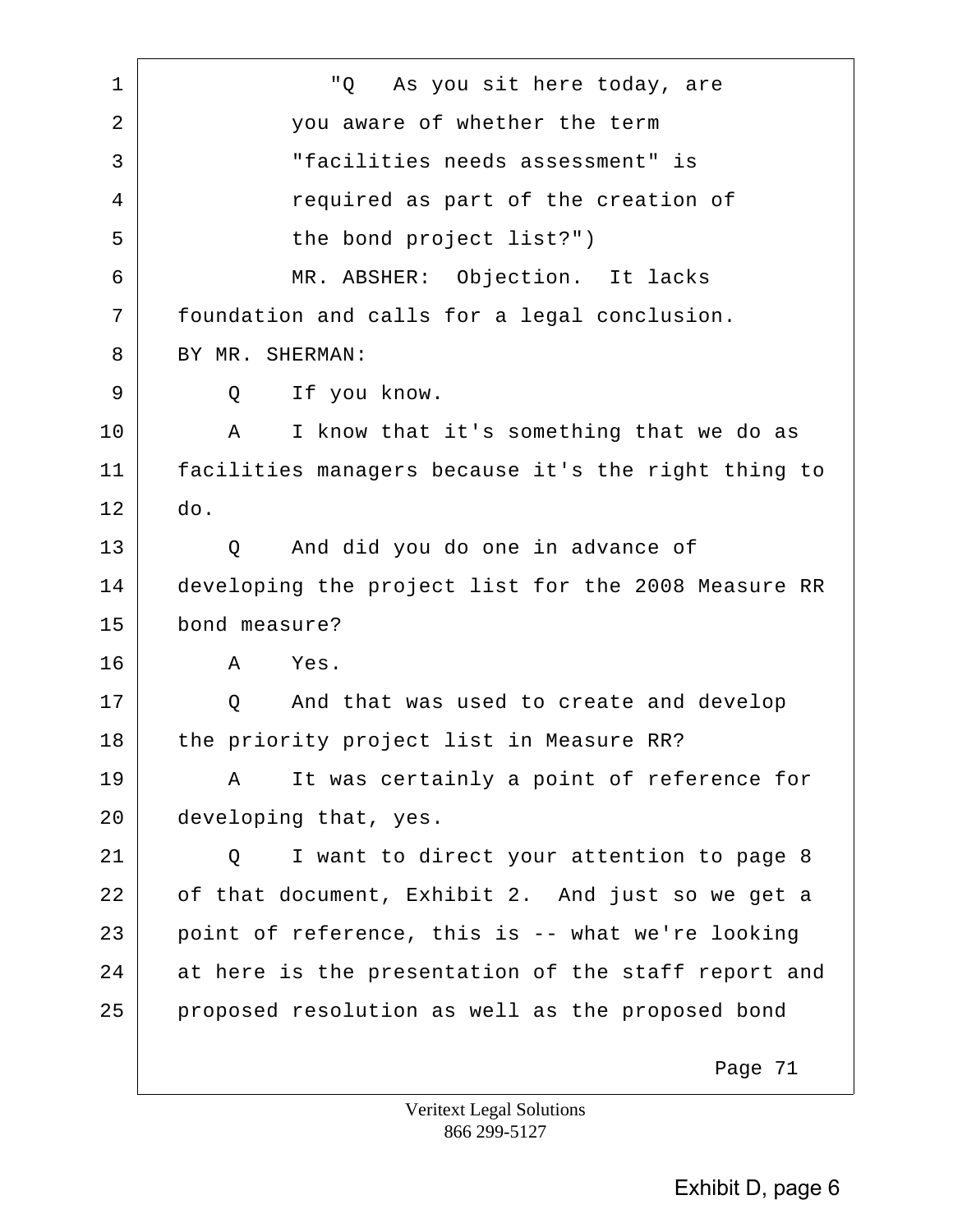1 | language that went before the Mt. SAC board of 2 trustees for approval to put on the ballot. 3 | Is that your understanding? 4 A Are you referring to this "Exhibit B," 5 "Full Text Ballot Proposition"? 6 Q I'm speaking generally as to the entire 7 document, and it contains a number of different 8 features. 9 Well, let me ask you to explain what this 10 particular staff report and its contents includes 11 so that I'm not testifying for you. 12 | MR. ABSHER: I'll object to the extent it 13 calls for a narrative. 14 MR. SHERMAN: Well, we can go page by 15 page, Counsel, or I can ask him to explain what it 16 is. 17 | MR. ABSHER: Well, the document speaks for 18 itself. 19 BY MR. SHERMAN: 20 Q Q Well, let's talk about the document. 21 Page 1, this is staff report that you're 22 involved -- strike that -- were involved in 23 preparing for this instant July 23rd board meeting 24 of the Mt. SAC trustees? 25 A Can you clarify when you say "staff Page 72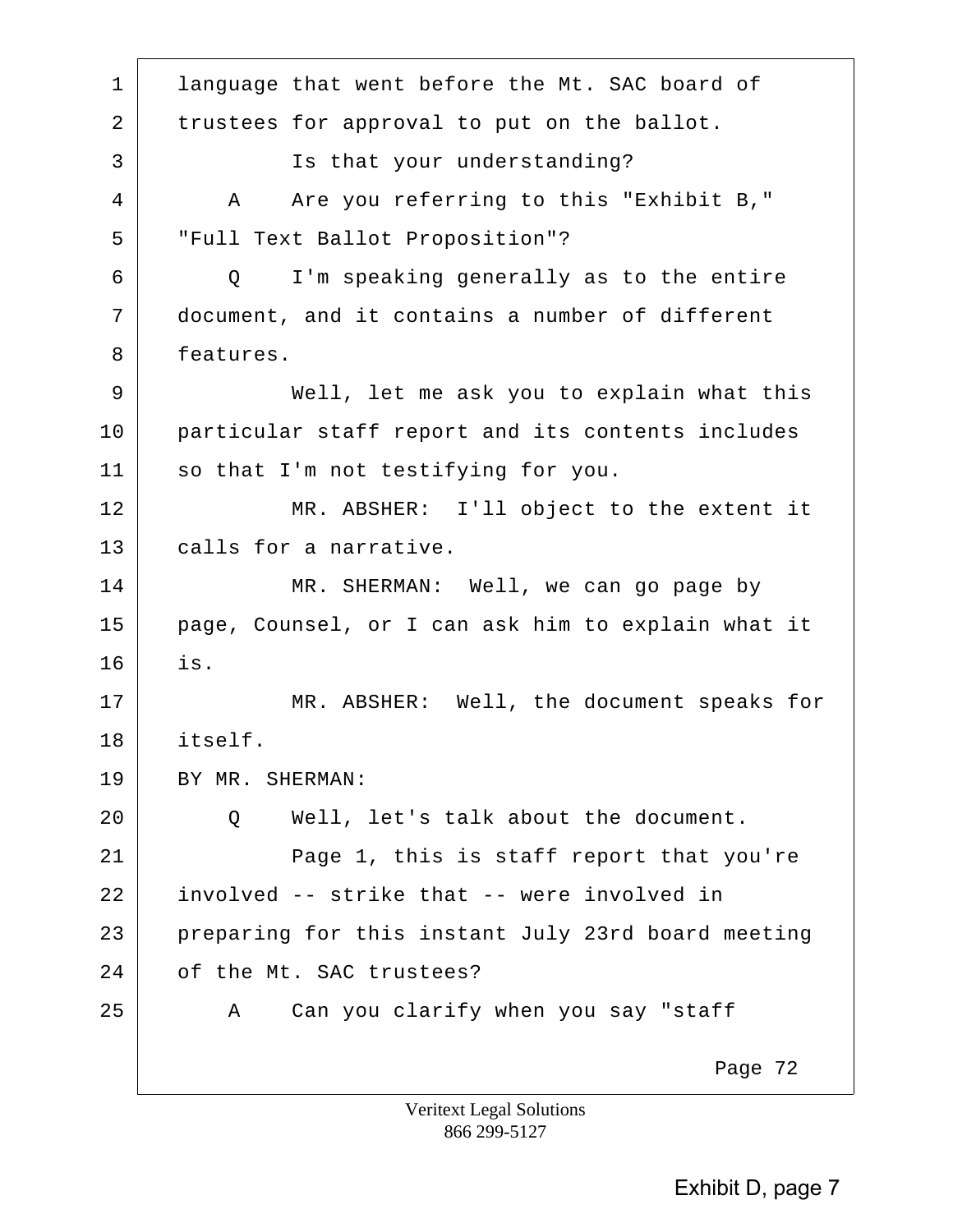1 | Exhibit 3 for the purposes of today's deposition. 2 BY MR. SHERMAN: 3 | Q In looking at what has been represented as 4 the 2008 facility's master plan, does that contain 5 the list of priority projects, as contained in the 6 Measure R bond measure? 7 | MR. ABSHER: I'll object. I believe the 8 witness's testimony, that this is incomplete. 9 MR. SHERMAN: So noted. 10 THE WITNESS: The document contains a list 11 of projects, they're not prioritized necessarily in 12 this document. 13 BY MR. SHERMAN: 14 Q If you can turn to page 9 of that 15 document, please, the master plan. 16 Let me ask you this, Mr. Nellesen, in 17 looking at page 9 of this exhibit, is this a list 18 of the priority projects that is referenced and 19 contained in Measure RR. 20 A It's a list of projects. When you're --21 when you're connecting the language that's in  $22$  the  $-$  in the resolution, the resolution talks 23 about priorities for the college -- 24 Q Well, let me ask you -- 25 A -- that's more general than this project Page 105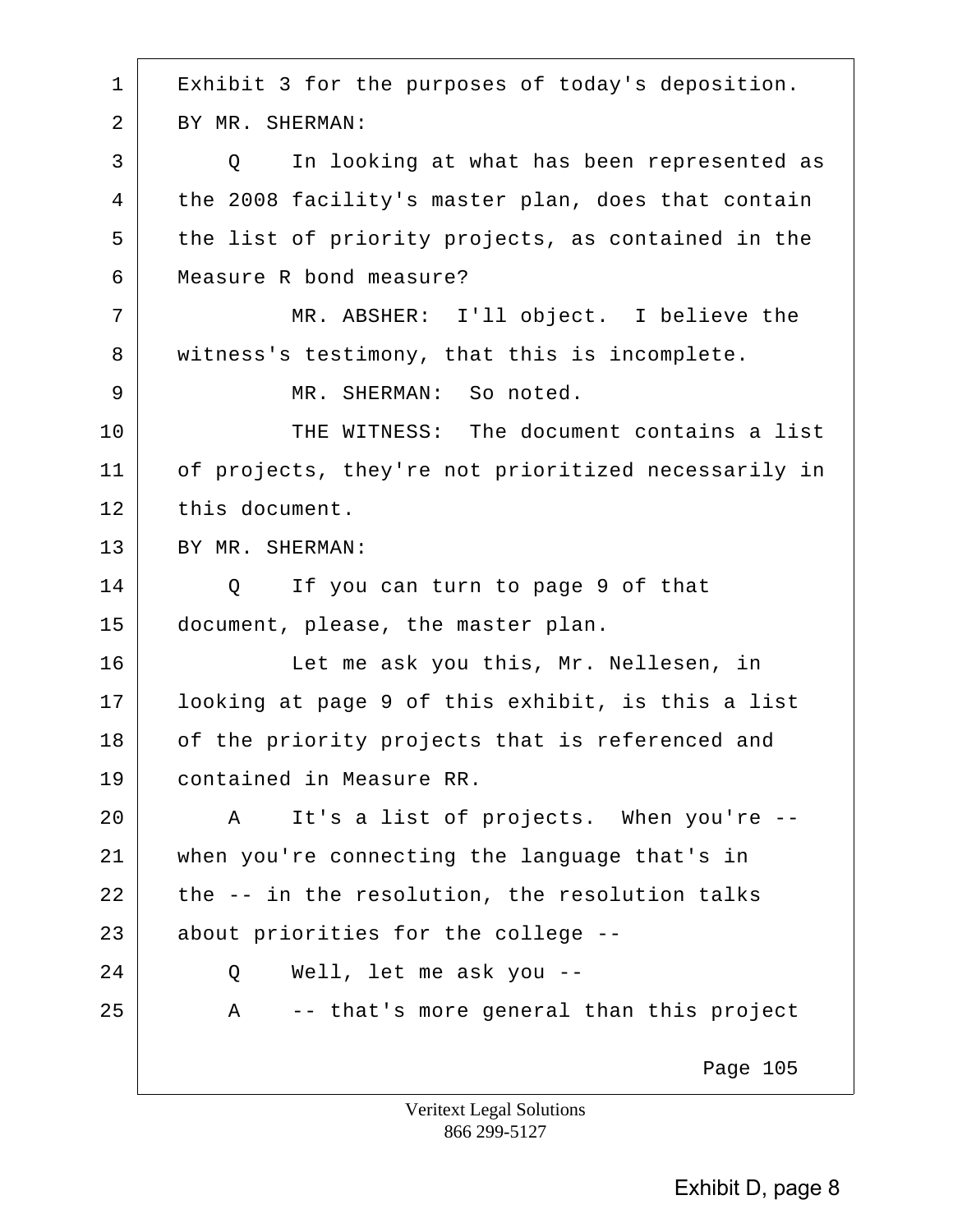1 list. Many of the things that are on the 2 | resolution exist in numerous projects on this list. 3 Q So if we look at projects on page 9, it's 4 Projects A through L. 5 Do you see that there?  $6$  A Uh-huh. 7 | Q And are those -- those are identified 8 "Projects to Complete 2008 Master Plan." 9 Do you see that heading there? 10 A Yes. 11 | Q Is that an accurate statement? 12 A Yes -- 13 Q And -- 14 | A -- 2008 master plan. 15 Q And that was the list of the projects that 16 were developed in association with the bond measure 17 to put forth to the voters, the \$353 million 18 proposal to the public, to fund those projects; is 19 that correct? 20 MR. ABSHER: I'll object to the extent 21 that it calls for a legal conclusion, lacks 22 foundation. 23 THE WITNESS: This is the list of projects  $24$  that  $-$  that were put together as part of the 2008 25 master plan and -- and as part of our 2008 bond Page 106

Exhibit D, page 9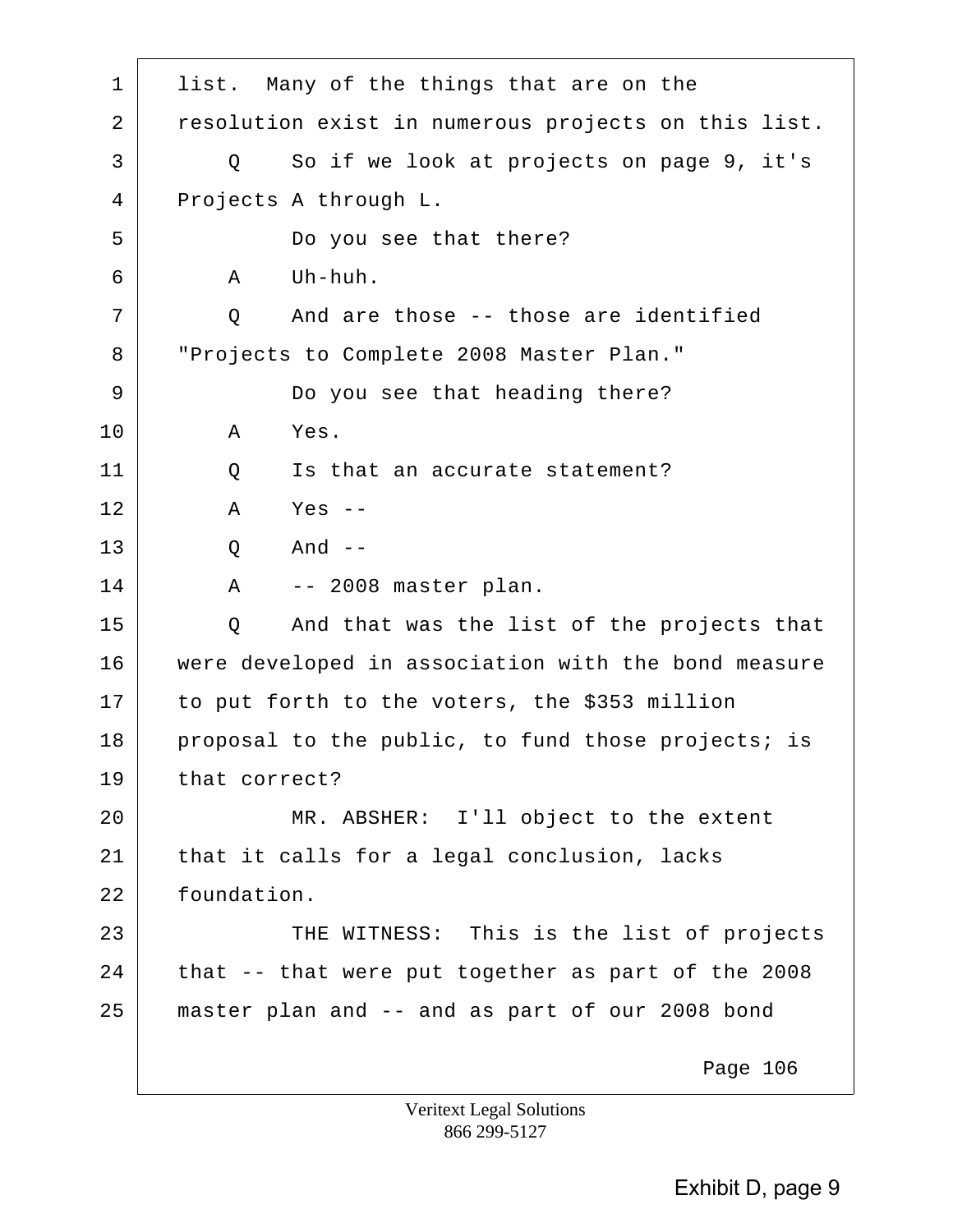1 effort building program -- 2 BY MR. SHERMAN:  $3$  O And  $4$  A -- that's a list of projects. 5 Q And that amount to the \$353 million asked 6 of the voters, correct? 7 A In amounts of 485 million which includes 8 353- plus some state money, yes. 9 Q Okay. So my statement was the money that 10 you asked from the voters was \$353 million, 11 correct, local funds? 12 A Local funds, 353-, yes. 13 Q And that's this in the column here on page 14 9 of Exhibit 3, correct? 15 MR. ABSHER: The document speaks for 16 itself. 17 MR. SHERMAN: Well, he's a grown man, he 18 can answer the question. 19 THE WITNESS: I think I have a couple of 20 times. 21 BY MR. SHERMAN: 22 Q Well, is it on the document? I'm asking 23 you to review the document. We testified earlier 24 about the \$353 million bond program that your 25 office put together to formulate to put into the Page 107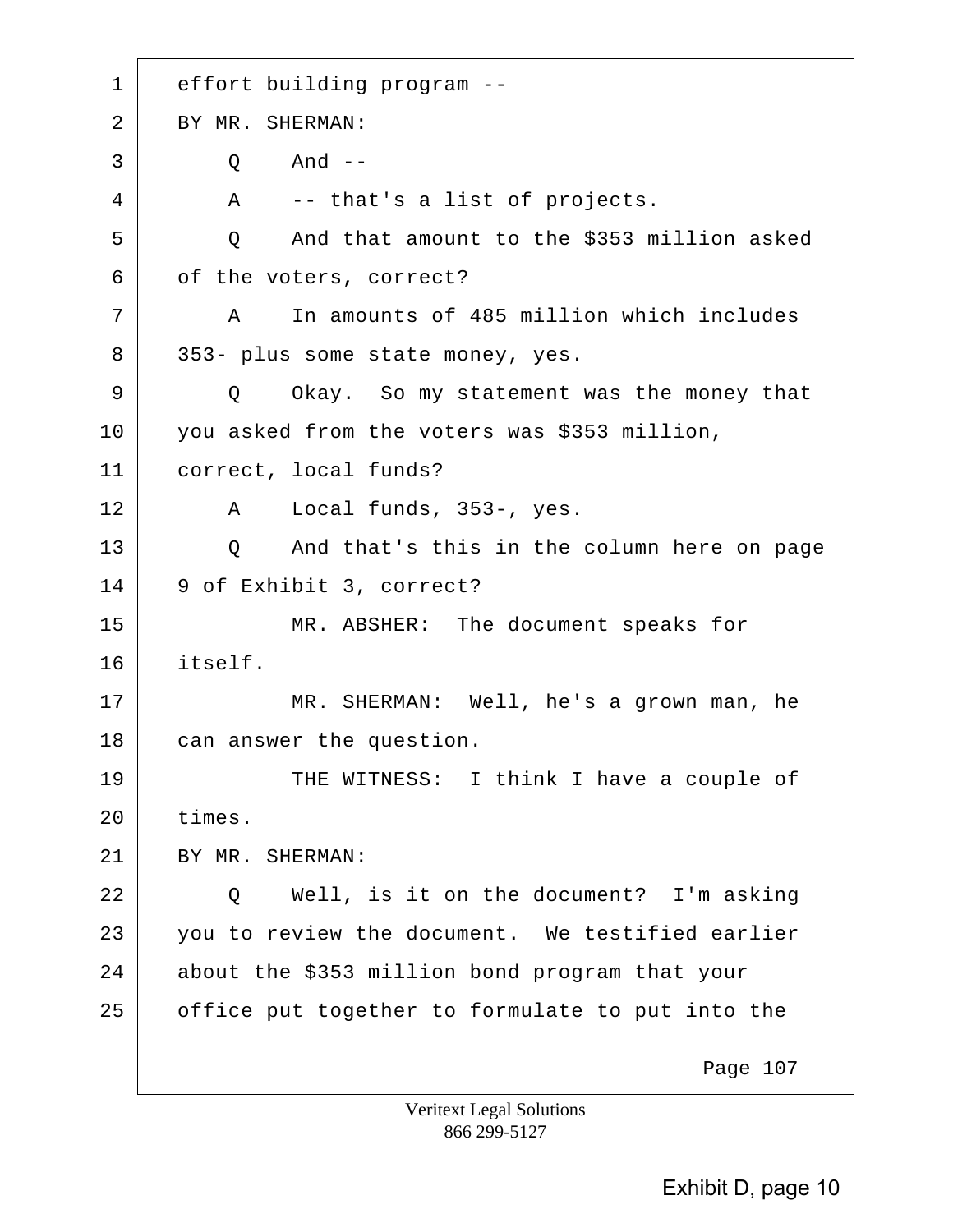1 Measure R bond program, correct? Do you remember 2 that testimony? 3 A Yes. 4 | Q Okay. And that's represented here on this 5 page in Exhibit Number 9, it also says \$353,450, 6 that's correct? 7 A Yes. 8 Q And that's the amount that was put forward 9 to the voters in November 2008? 10 MR. ABSHER: Objection. Lacks foundation, 11 assumes facts not in evidence. 12 THE WITNESS: I'm not sure -- I'm not 13 hearing a question. 14 BY MR. SHERMAN: 15 Q You don't know -- 16 A I'm not hearing a question. What are you 17 asking me? 18 | O You don't know if that was the amount that 19 was put forward to the voters in Measure RR, \$353 20 million? 21 A Yes, that was the amount that was  $22$  requested of voters in the local  $-$  yes. 23 Q That was my question that you didn't 24 answer. Okay. 25 If you can turn to page 21 of this Exhibit Page 108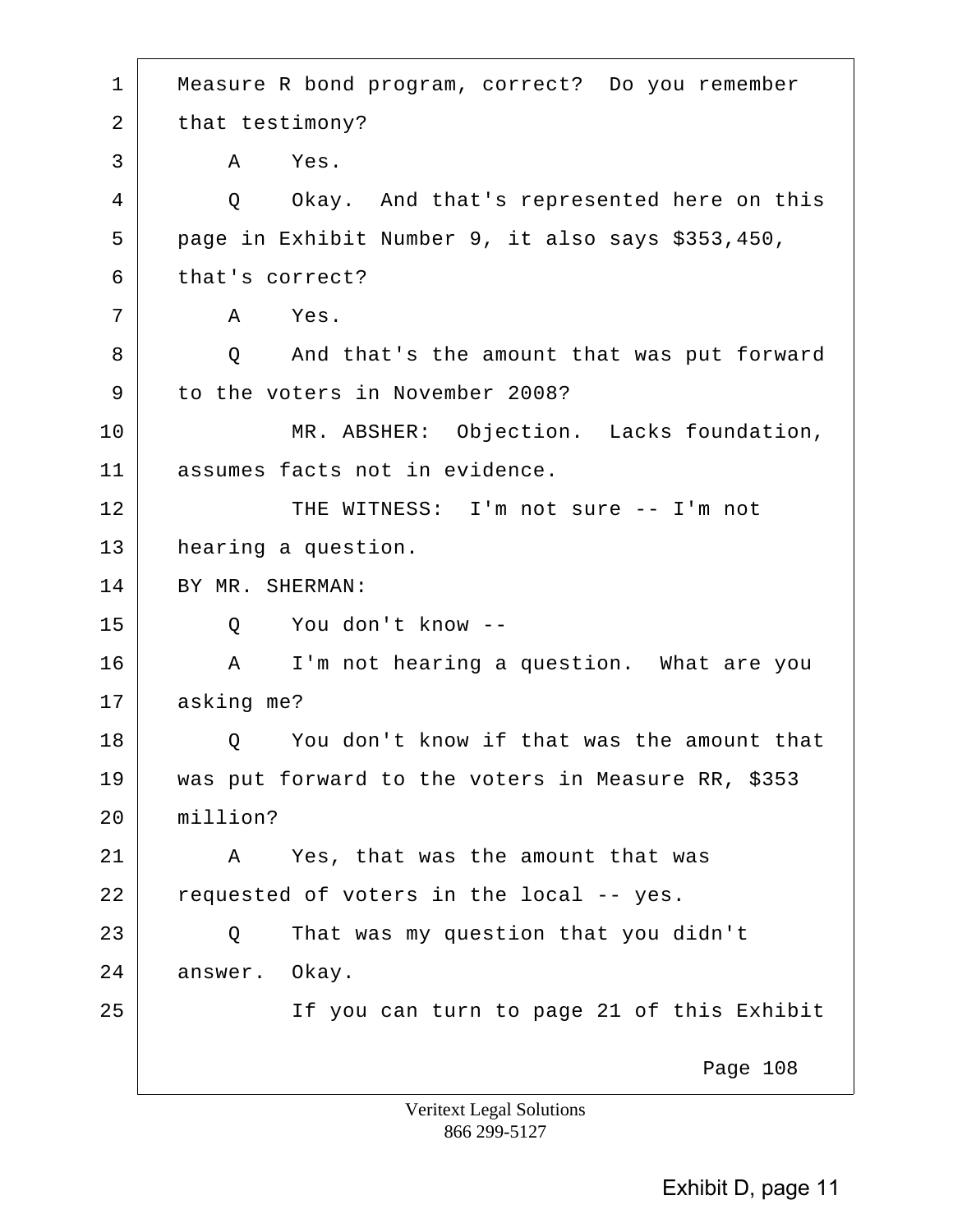| $\mathbf 1$ | Number 3, 2008 master plan.                                |
|-------------|------------------------------------------------------------|
| 2           | Can you describe to me what this is,                       |
| 3           | Mr. Nellesen.                                              |
| 4           | It's a -- it's a graphic depicting an area<br>$\mathbf{A}$ |
| 5           | of campus that's to be developed, Athletic Complex         |
| 6           | Phase 2.                                                   |
| 7           | And in the 2008 master plan -- and as that<br>Q            |
| 8           | term "Athletics Complex Phase 2," as it's contained        |
| 9           | in the Measure R bond measure, is this blue dotted         |
| 10          | outlined area the location of the project as listed        |
| 11          | on this page 21?                                           |
| 12          | That's part of the project.<br>Α                           |
| 13          | Well, what's the other part of the<br>Q                    |
| 14          | project?                                                   |
| 15          | Football fields, Heritage Hall, track.<br>A                |
| 16          | And where are those located?<br>Q                          |
| 17          | On the same sheet.<br>Α                                    |
| 18          | Were those things encompassed as part of<br>Q              |
| 19          | the Athletics Complex Phase 2 project or were those        |
| 20          | different projects?                                        |
| 21          | MR. ABSHER: Objection. Asked and                           |
| 22          | answered.                                                  |
| 23          | THE WITNESS: Part of the Athletics                         |
| 24          | Complex Phase 2.                                           |
| 25          | BY MR. SHERMAN:                                            |
|             | Page 109                                                   |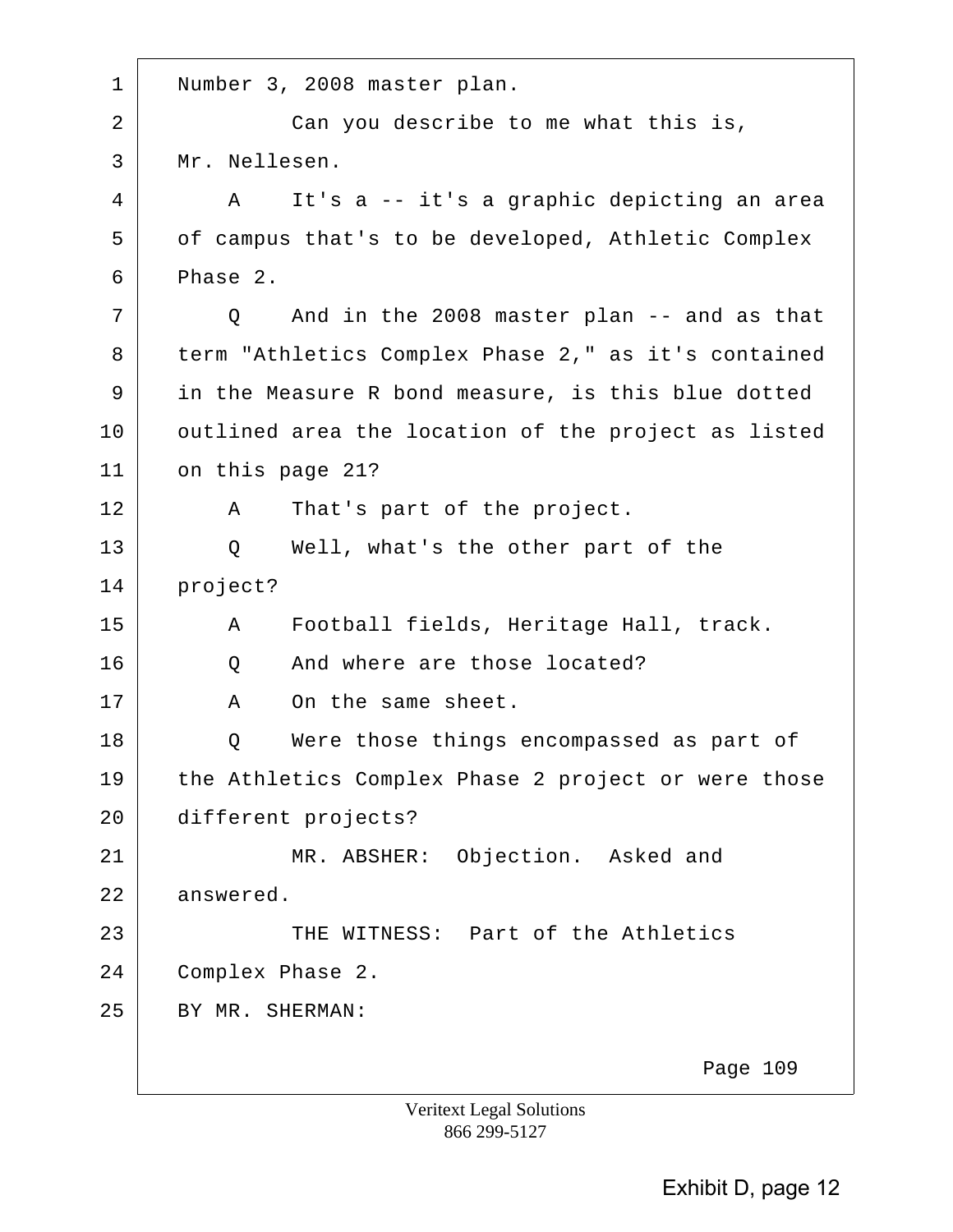| 1              | And what do you base that on, that<br>Q             |
|----------------|-----------------------------------------------------|
| $\overline{2}$ | testimony?                                          |
| 3              | The project description that we developed<br>A      |
| 4              | in 2008.                                            |
| 5              | And is that contained in the 2008 master<br>Q       |
| 6              | plan?                                               |
| 7              | I -- it certainly is, yes.<br>A                     |
| 8              | Can you show me where in this<br>Q                  |
| 9              | Exhibit Number 43 it's represented that Heritage    |
| 10             | Hall and these other areas, other than depicted in  |
| 11             | this blue dotted outline area in Exhibit 1, are     |
| 12             | part of the Athletic Complex Phase 2?               |
| 13             | It's in the $-$ -<br>$\mathbf{A}$                   |
| 14             | MR. ABSHER: Yeah, I'm going to object               |
| 15             | because the witness has testified that this         |
| 16             | document -- I believe it's Exhibit 4 -- is          |
| 17             | incomplete.                                         |
| 18             | MR. SHERMAN: It's Exhibit 3, and I'm not            |
| 19             | asking him about what may be in his office. I'm     |
| 20             | asking him to look in here, this Exhibit 3, to tell |
| 21             | me where, if anywhere, there's a representation     |
| 22             | that any of those things that he mentioned are      |
| 23             | contained here.                                     |
| 24             | MR. ABSHER: Excuse me, I'm not clear.               |
| 25             | Exhibit 3 was marked as this document,              |
|                | Page 110<br><b>Veritext Legal Solutions</b>         |

866 299-5127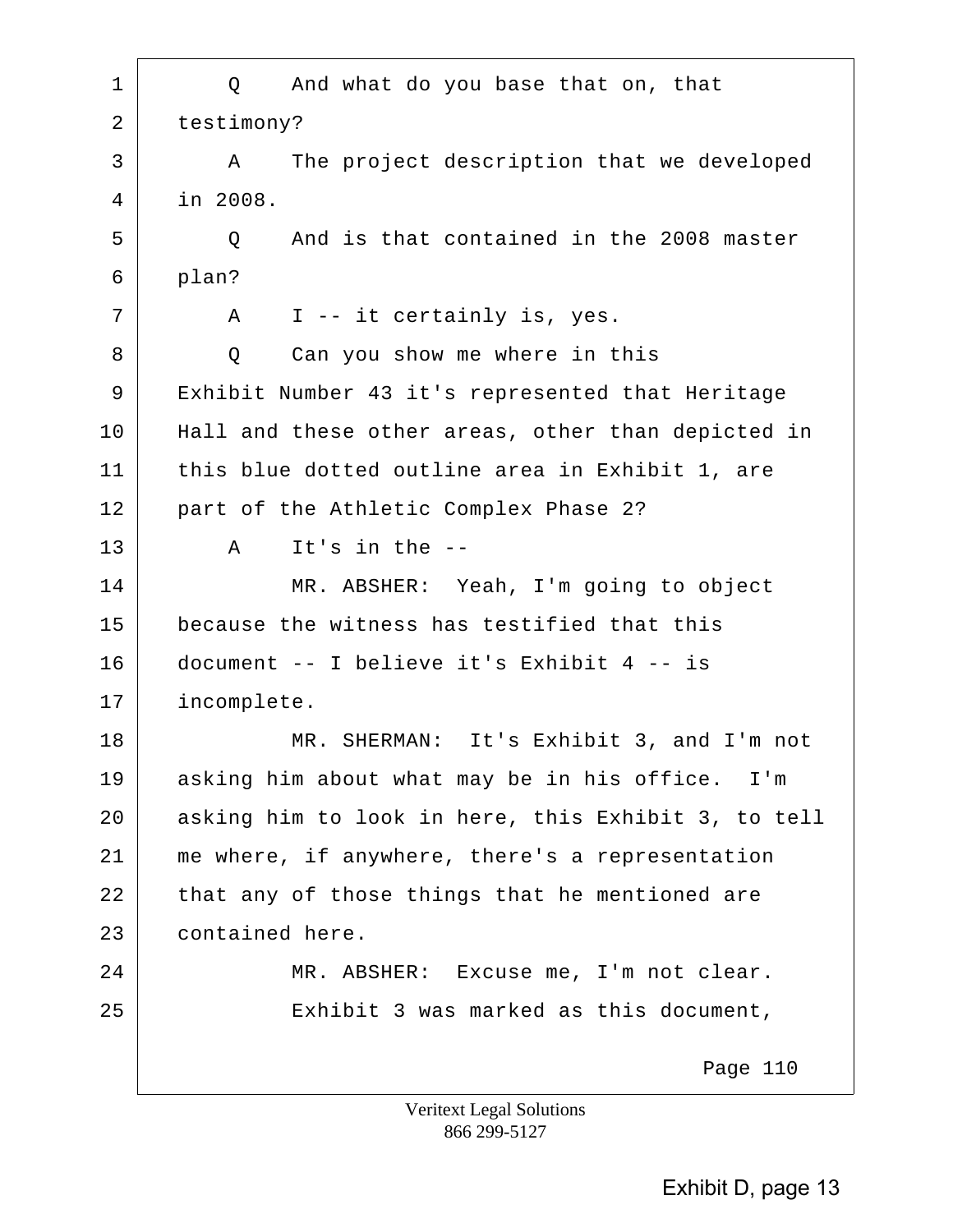1 which is -- appears to be an excerpt of Exhibit 43. 2 **Are we switching what was originally** 3 marked as Exhibit 3 and making what was Exhibit 43 4 Exhibit 3? 5 MR. SHERMAN: That's correct. I did that 6 earlier on the record. So Exhibit 3 is now the 7 full and complete -- so, thanks, Counsel, I'm sorry 8 about the confusion. 9 We're marking as the complete 43-page 10 prior Exhibit 43, as Mr. Nellesen declared in the 11 superior court to be the master plan, as Exhibit 12 | Number 3, the entirety of that, and for the 13 purposes of today's deposition will be Exhibit 3. 14 THE WITNESS: So you are asking me to show 15 you -- this document is a PowerPoint presentation 16 that represents the facilities master plan. If you 17 | look at the facilities master plan there's a 18 project description page that -- that provides more 19 detail. 20 BY MR. SHERMAN:  $21$   $\vert$  0 And it's your testimony that -- well, let 22 me ask you this: Can you find any other project  $23$  aspects of  $-$ - strike that. Let me ask it a 24 different way. 25 If you can turn to page 22 of this Exhibit Page 111 Veritext Legal Solutions 866 299-5127

Exhibit D, page 14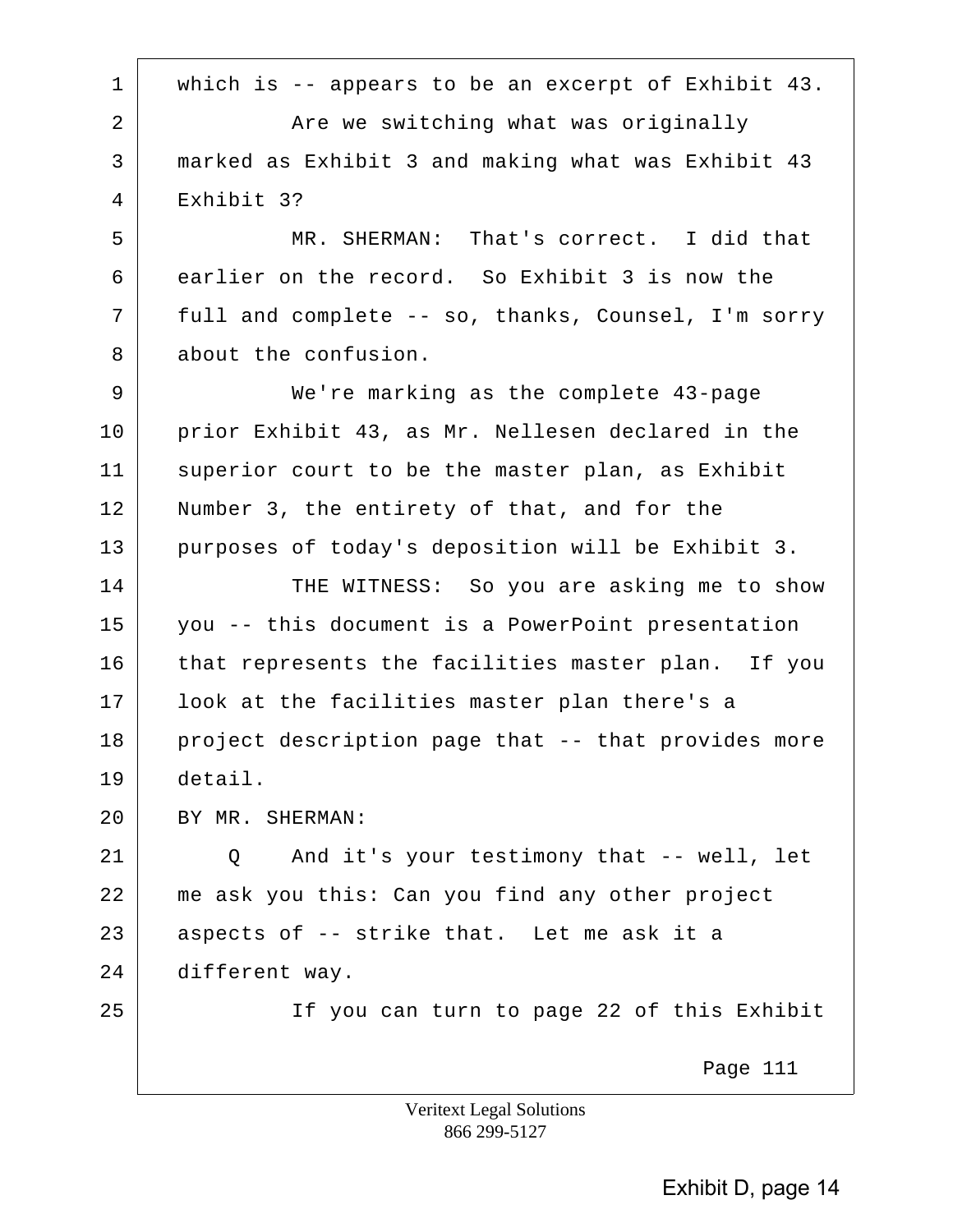1 | Number 3. 2 **Are these the classrooms that were** 3 intended to be developed and associated with the 4 Athletic Complex Phase 2 as set forth in the 2008 5 master plan and Measure R ballot measure? 6 MR. ABSHER: Objection. Lacks foundation. 7 Object to the extent it calls for a legal 8 conclusion. 9 THE WITNESS: That's a -- that's a 10 depiction of a portion of the Athletics Complex 11 Phase 2 project. 12 BY MR. SHERMAN: 13 Q And what -- based upon -- are you aware of 14 the purpose and function of these particular 15 building were to be? 16 A Yes. 17 O And what is that? 18 A Gymnasium, wellness, faculty offices, 19 | classrooms, weight rooms.  $20$  Q And if you go back to Exhibit  $-$ 21 Exhibit 3, page 21, is that the project location  $22$  there where it's designated D where those were 23 intended to be developed? 24 A The D is a block diagram showing that  $25$  it's  $-$  that that work is to take place on this Page 112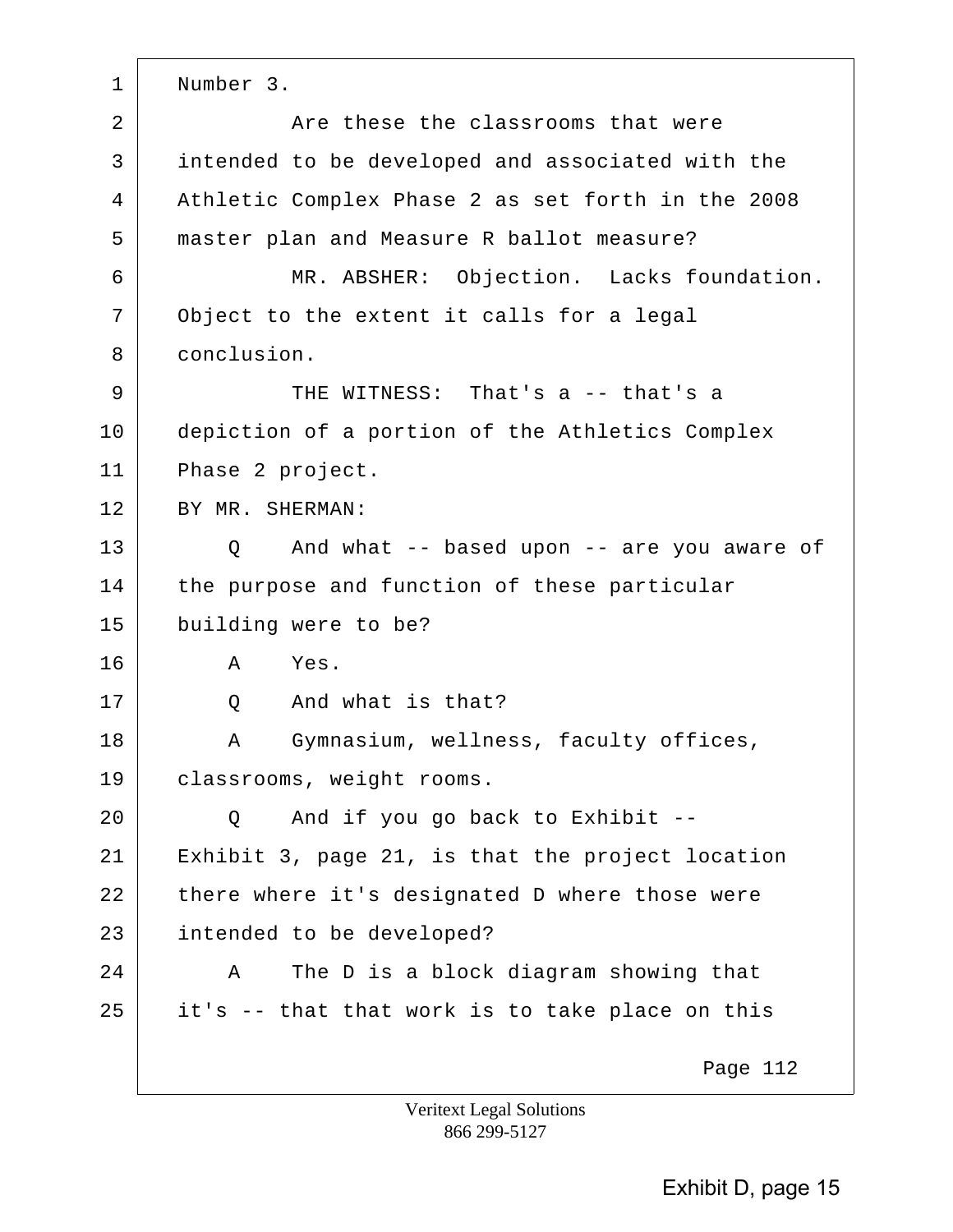| $\mathbf 1$ | It's a very general block diagram.<br>site.         |
|-------------|-----------------------------------------------------|
| 2           | As a general locator, correct?<br>Q                 |
| 3           | Right.<br>Α                                         |
| 4           | Q<br>But if we look at page 22, that's              |
| 5           | rendering, conceptual, of the classroom or the      |
| 6           | types of buildings intended at that location, D,    |
| 7           | correct, general location D? Is that accurate?      |
| 8           | I'm not sure when you say "general<br>A             |
| 9           | location D."                                        |
| 10          | What does "general location D" refer to?            |
| 11          | Why don't you tell me what general -- what<br>Q     |
| 12          | was intended, as we look at this page 21, in the    |
| 13          | development of the bond program and the list of     |
| 14          | priority projects for that location D?              |
| 15          | MR. ABSHER: Objection. Lacks foundation.            |
| 16          | Read back the question.                             |
| 17          | Please listen very carefully. Mr. Sherman           |
| 18          | has a habit of qualifying his question with lots of |
| 19          | assumptions.                                        |
| 20          | (Record read as follows:                            |
| 21          | " Q<br>Why don't you tell me what                   |
| 22          | general -- what was intended, as we                 |
| 23          | look at this page 21, in the                        |
| 24          | development of the bond program and                 |
| 25          | the list of priority projects for                   |
|             | Page 113                                            |
|             | Veritart Legal Solutions                            |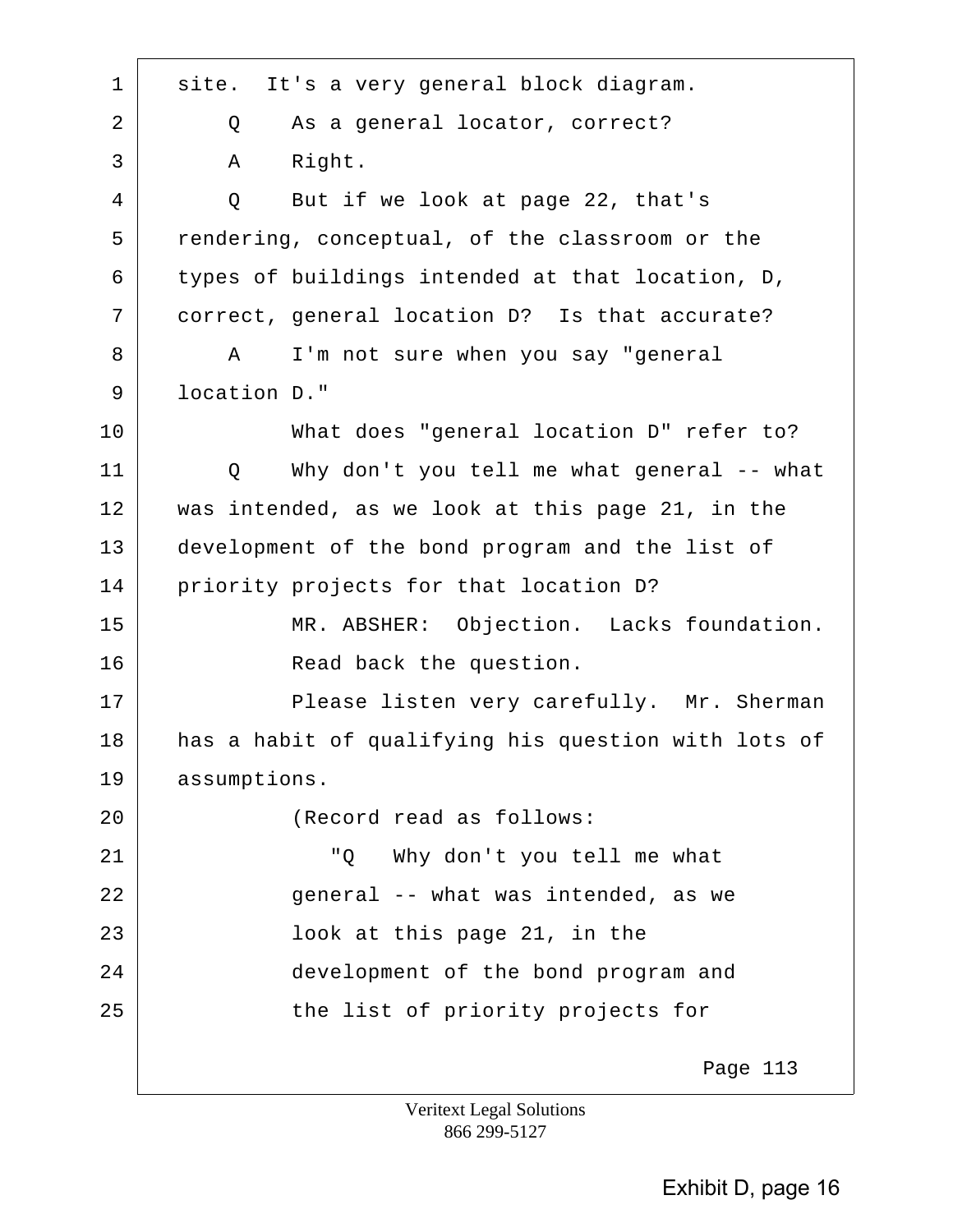| $\mathbf 1$    | that location D?")                                 |
|----------------|----------------------------------------------------|
| $\overline{2}$ | THE WITNESS: Yeah, I'm not understanding           |
| 3              | that location D piece of it, I don't $-$           |
| 4              | BY MR. SHERMAN:                                    |
| 5              | Well, you stated, going to page 22, and<br>Q       |
| 6              | you talked about the intended uses and facilities  |
| 7              | as part of the depiction we see there.             |
| 8              | Do you remember that testimony? You                |
| 9              | described administrative, you described some       |
| 10             | particular intended classes and uses for this,     |
| 11             | correct?                                           |
| 12             | Exhibit 43, page 22?<br>A                          |
| 13             | Correct.<br>Q                                      |
| 14             | Yes, I described some elements that would<br>Α     |
| 15             | be in that building, yes.                          |
| 16             | And my question is the location for that<br>Q      |
| 17             | building depicted on page 21 this D?               |
| 18             | The drawing that is Exhibit 43, page 21,<br>Α      |
| 19             | shows the entire Athletics Complex Phase 2 site,   |
| 20             | and it shows all of the components of that project |
| 21             | on that site.                                      |
| 22             | And I'm asking where is that one from page<br>Q    |
| 23             | 22?                                                |
| 24             | It isn't specific. It's -- it's -- D is a<br>Α     |
| 25             | project letter and what's on -- Athletics Complex  |
|                | Page 114                                           |
|                | <b>Veritext Legal Solutions</b>                    |

866 299-5127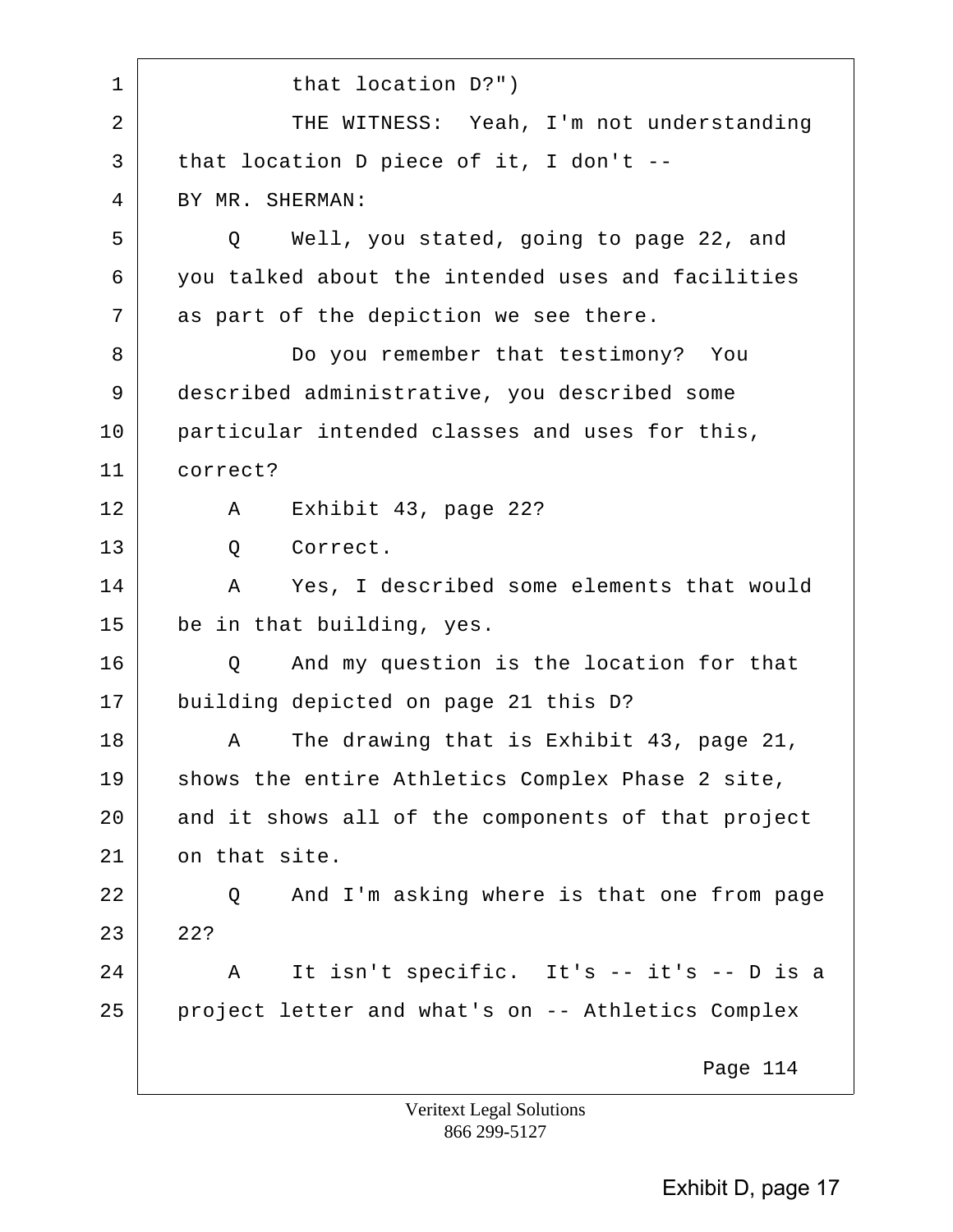| $\mathbf 1$ | Phase 2, page 21 is -- is a block diagram. That's       |
|-------------|---------------------------------------------------------|
| 2           | I -- they don't necessarily connect one to the          |
| 3           | other, that's what I'm trying to say.                   |
| 4           | Can you move to page --<br>Q                            |
| 5           | It wasn't designed yet.<br>Α                            |
| 6           | Can you move to the next page, page 23.<br>Q            |
| 7           | As indicated in the second bullet point,                |
| 8           | are these the three $--$ I'm sorry $--$ can you read to |
| 9           | me the projects that were encompassed on this for       |
| 10          | Athletic Complex Phase 2, as set forth in the           |
| 11          | second bullet point?                                    |
| 12          | Can I read to you the projects?<br>Α                    |
| 13          | The second bullet point.<br>Q                           |
| 14          | The second point.<br>Α                                  |
| 15          | "Replaces 1950 Gym, Golf, Football                      |
| 16          | Tennis."                                                |
| 17          | Can you show me where on that diagram,<br>Q             |
| 18          | Exhibit 21, any of those facilities were intended       |
| 19          | to be located as was studied for preparation of the     |
| 20          | facility needs, the 2008 master plan and the            |
| 21          | Measure RR bond measure?                                |
| 22          | I can say where the tennis is, I can say<br>A           |
| 23          | where the football is, I can show you where             |
| 24          | Heritage Hall is, and I can show you where the          |
| 25          | block diagram of the remaining elements are.            |
|             | Page 115                                                |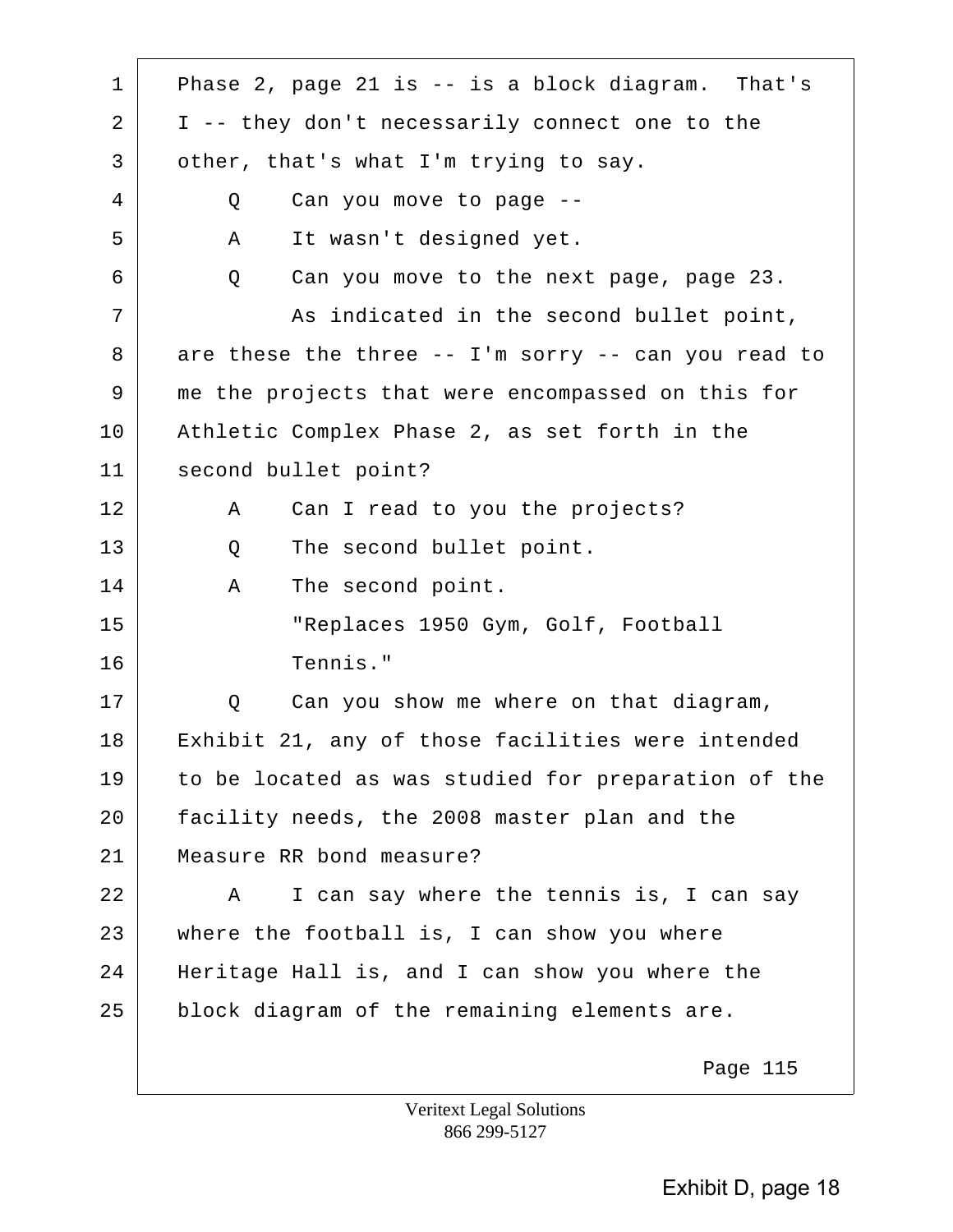1 | Q And that's the -- and that's depicted on 2 that page 21, correct -- well, strike that. You 3 answered. 4 Moving to page 26, if you will, please. 5 Can you describe to me at the time of 6 2008, when the 2008 master plan was prepared and 7 before the bond measure was put to the voters, what  $8$  that building in the designated E was used for, 9 assuming that it existed. 10 MR. ABSHER: Yeah, I was going to say 11 lacks foundation. 12 THE WITNESS: E represents a 13 temporary building that was constructed before the 14 Measure R building program, back in the '90s, and 15 Classroom Renovation Phase 1 upgraded that building 16 to a permanent Field Act building. 17 BY MR. SHERMAN: 18 | O And what does that mean, the Field Act? 19 A The Field Act is the law that governs 20 school construction in California, K-14. 21 | O And what are the uses that it was put to 22 after its renovations, as you just stated? 23 A It includes dance, locker rooms and shower 24 facilities for softball and soccer, some office 25 space and some dedicated study rooms for student Page 116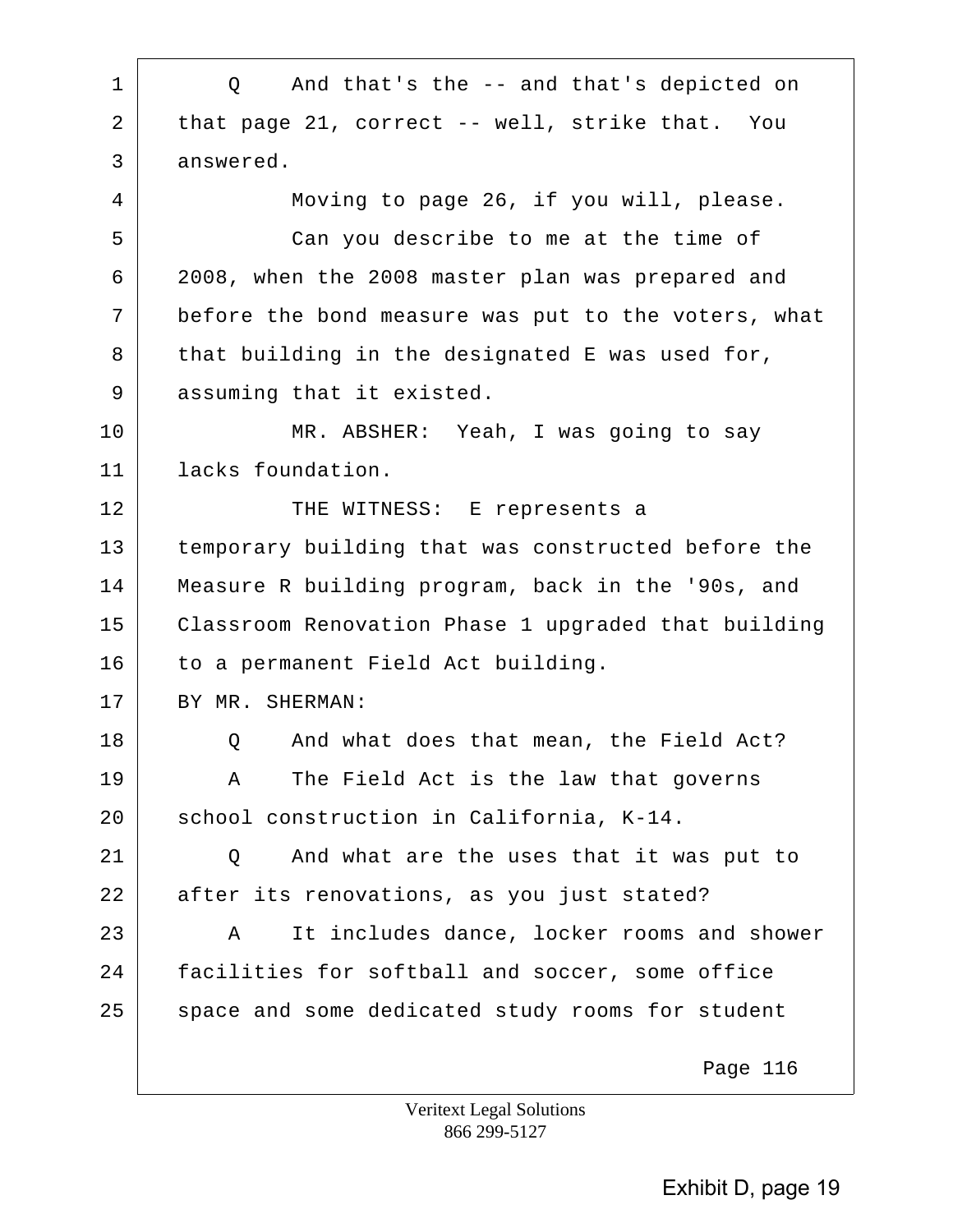1 athletes called the WIN program. 2 | Q Is that part of the -- is this building, 3 designated on page 26 and that location, part of 4 the athletic facilities for Mt. SAC? 5 | A Yes, part of the athletics facilities -- $6$  O Yes. 7 | A -- but not Athletics Complex East. 8 O And was work done on that building 9 | location designated E on page 26 with Measure RR 10 funds? 11 A Yes. 12 Q And what was that project called? 13 A Classroom Renovation Phase 1 or Building 14 45. 15 Q And if you turn to page 27, is that the 16 master plan page or PowerPoint, or whatever the 17 heck it is, describing that project there that was 18 designated E that we were just talking about? 19 A Yes. 20 Q I'm going to show you what I'm going to 21 mark as Exhibit 4 for the purpose of our deposition 22 here today, and I'll represent to you that it's 23 excerpts from the 2008 Draft Subsequent EIR for the 24 2008 master plan update, and I'll note for the 25 record that is denoted Exhibit 35 in the lower Page 117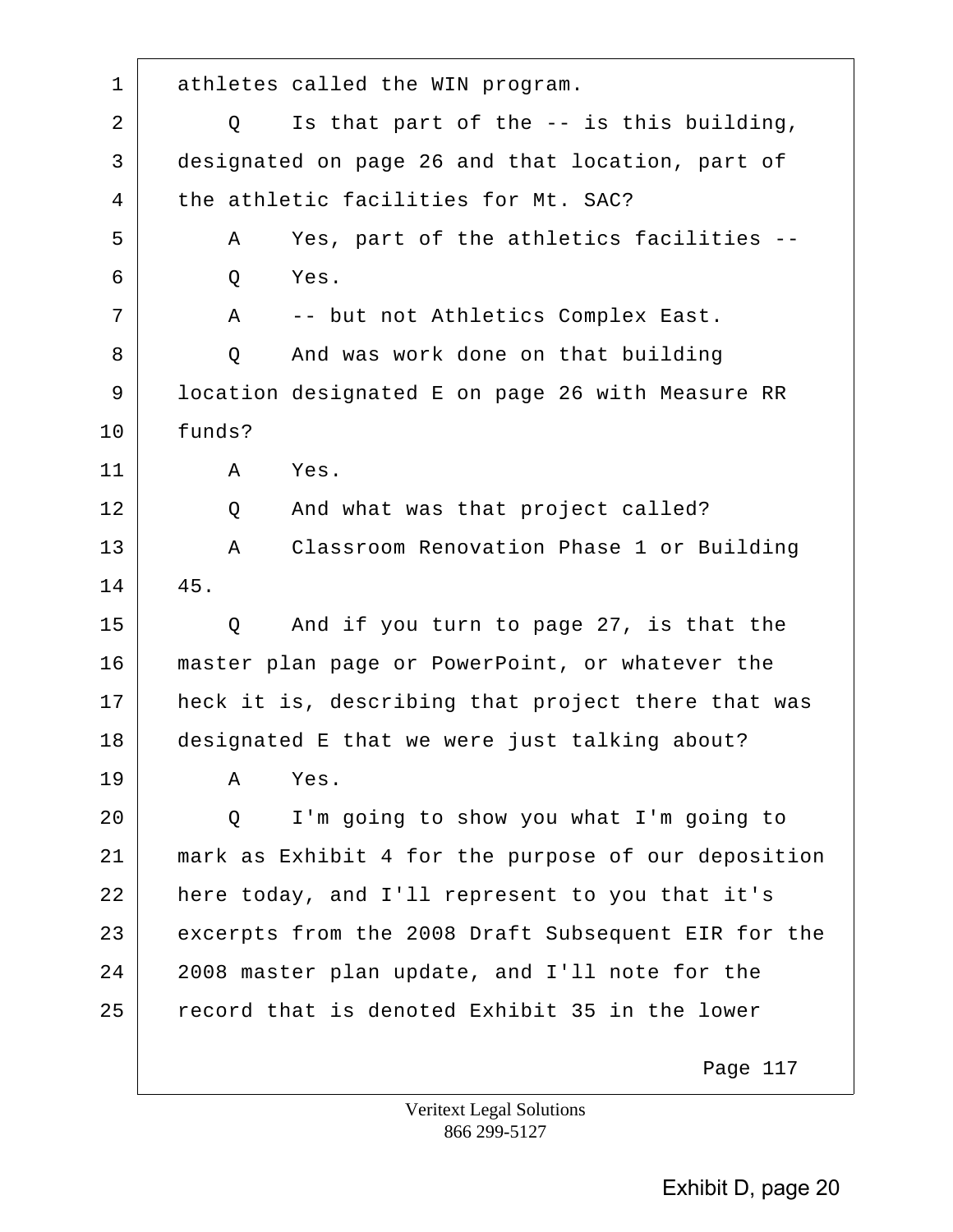1 | right-hand corner from a prior submission in the 2 Los Angeles Superior Court. 3 (Exhibit 4 was marked for identification 4 by the court reporter and is attached hereto.) 5 BY MR. SHERMAN: 6 Q I'm going to direct your attention to the 7 second page, bottom of the second page in this 8 exhibit, which is designated page 36. 9 Do you see that page there? 10 A Yes. 11 Q And if you can read to me the 12 second-to-last line beginning "The 2008 MPU." 13 A "The 2008 MPU replaces the 2005 14 Gymnasium project by the D-Athletics 15 Complex Phase 2 and E-Physical 16 Education Classroom projects (See 17 Exhibit 4). Parking on campus will 18 expand from 7,260 spaces in 2008 to 19 9,415 spaces in 2020." 20 Q So in reference to the master plan 21 document, Exhibit 43 we were just talking about, 22 those are the referenced project designator D and  $23$  project designator E that we were just talking 24 about; is that correct? 25 MR. ABSHER: I'll object as vague and Page 118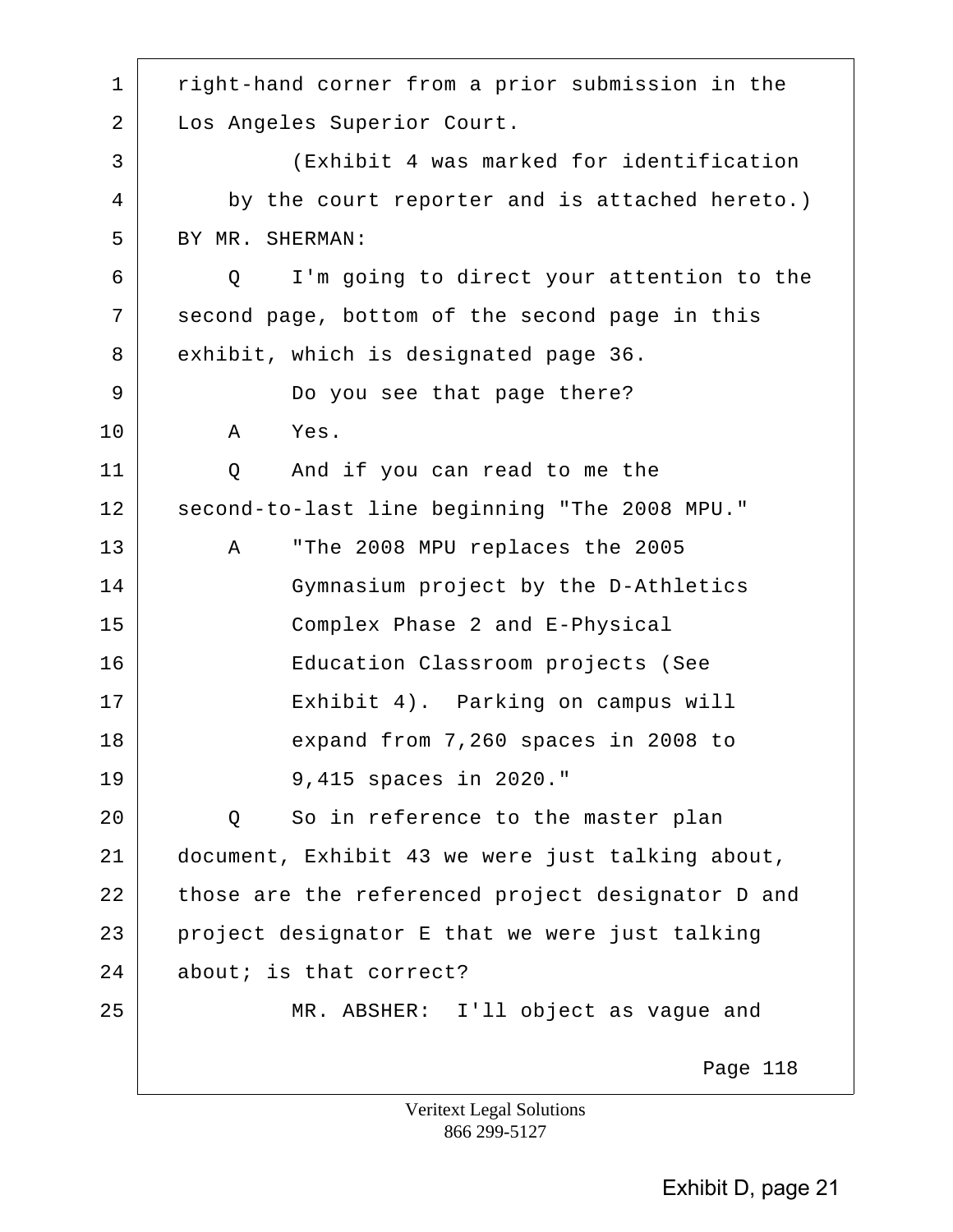1 ambiguous. 2 | MR. SHERMAN: I'm just asking him are  $3$  those the D and E that we were just talking about. 4 What's objectionable to that? 5 MR. ABSHER: I think the way the question 6 was framed. 7 | MR. SHERMAN: Well, I'm sure you can find 8 an objection in there to create but that wasn't a 9 trick question. 10 | Q Is that the D and E that we just spoke 11 about two minutes ago. Yes or no? 12 A Yes. 13 Q I would like to direct your attention to 14 page 41 of this Exhibit Number 4 to today's 15 deposition. And, once again, I direct your 16 attention to projects delineated D and E on that 17 page. 18 Do you see them there? 19 A Yes. 20 Q And, once again, those are the two  $21$  projects that we were talking about on  $-$ 22 earlier -- 23 A Yes.  $24$  | Q -- D and E? Thank you. 25 | Twant to direct your attention to page 50 Page 119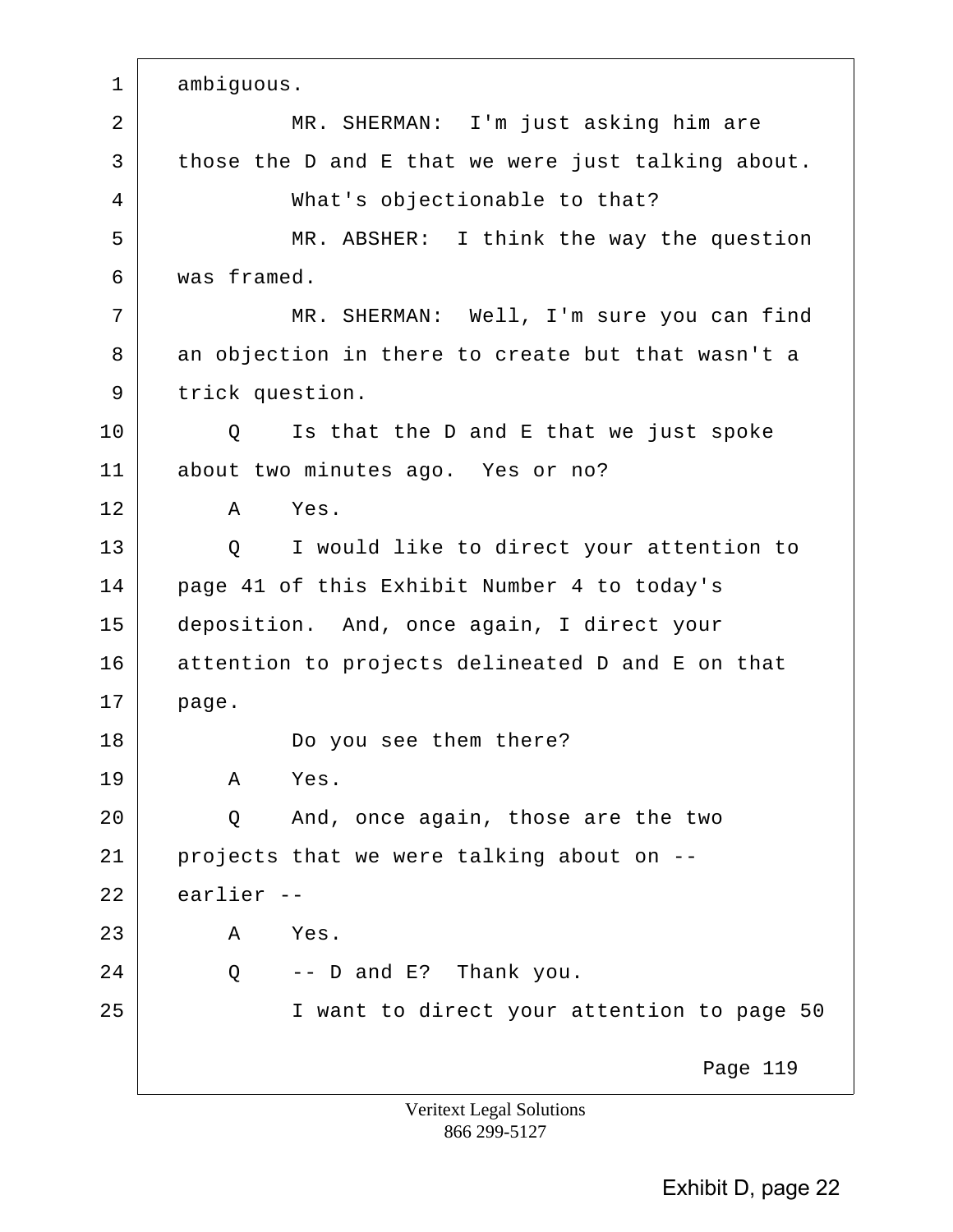1 of the original full exhibit, it's the next page 2 from my excerpts here. It's got a "17" on the  $3$  bottom -- yes, you've got the right page there. 4 In the middle it reads, and I quote: 5 "The 2008 MPU proposes a new Athletic 6 Complex Phase 2, Physical Education 7 Classrooms and Fire Academy south of 8 Temple Avenue. The Athletics Complex 9 Phase 2 is located south of Woods 10 Memorial Walnut Grove. However 11 grading will not extent (sic) into 12 the grove substantially and few trees 13 will be lost." 14 My question to you, Mr. Nellesen, is does 15 this paragraph I just read in the environmental 16 impact report reference those areas that we looked 17 at in the -- in the prior exhibit, Number -- Number 18 3, those locations for the Athletic Complex Phase 19 2? 20 A Yes. 21 Q Next page, 18, there's an Item Number 6, 22 the EIR references, in the first paragraph,  $(6)$ , 23 and I quote: 24 "Development of the Athletics Complex 25 Phase II west of Hilmer Stadium." Page 120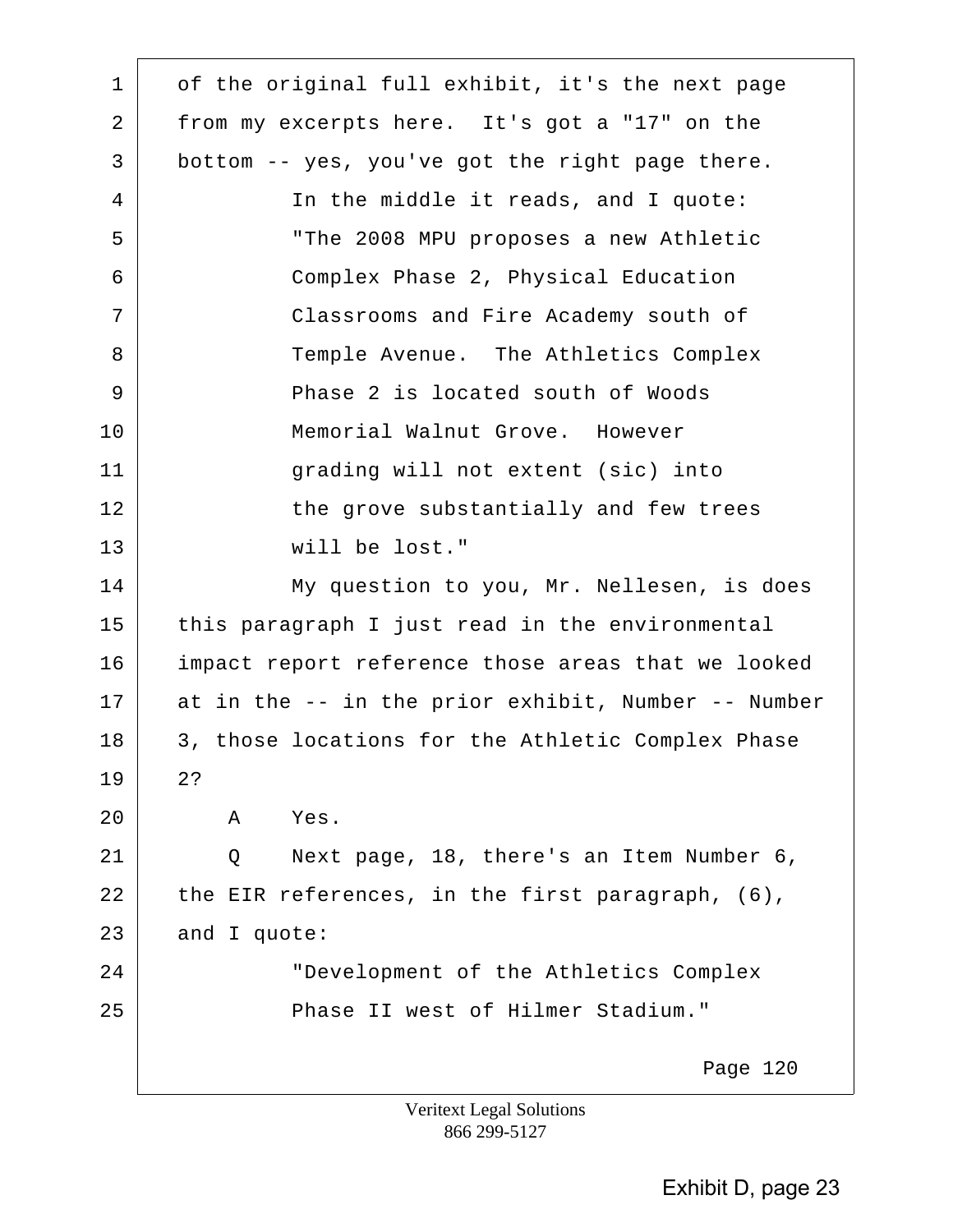1 Do you see that there? 2 A Yes. 3 Q Once again, that's the project area 4 location that was designated in the blue hash marks 5 in the prior master plan exhibit, correct? 6 A Yes, at this time, yes. 7 Q And is there anything in this paragraph or 8 in the last two pages that we read that reference 9 any project in any way relating to the Hilmer Lodge 10 Stadium? 11 | A I'd have to look at the document. 12 | Q Yes, if you would, please. 13 MR. ABSHER: I'm going to object. The 14 witness hasn't -- I'll just make a statement for 15 the record. This is an excerpt of a document. 16 It's not a complete document. 17 MR. SHERMAN: Well, let me bring him the 18 document. And let the record reflect that I have 19 the full and complete copy of Exhibit 35 here, as 20 presented in case BC 576587, and it is a 513-page 21 document. I don't intend to attach it for the 22 purposes of our deposition here today, but it's 23 available for the witness to review. 24 But as we're focusing on the land use plan  $25$  for  $-$  on pages 17 and 18 that we just discussed, Page 121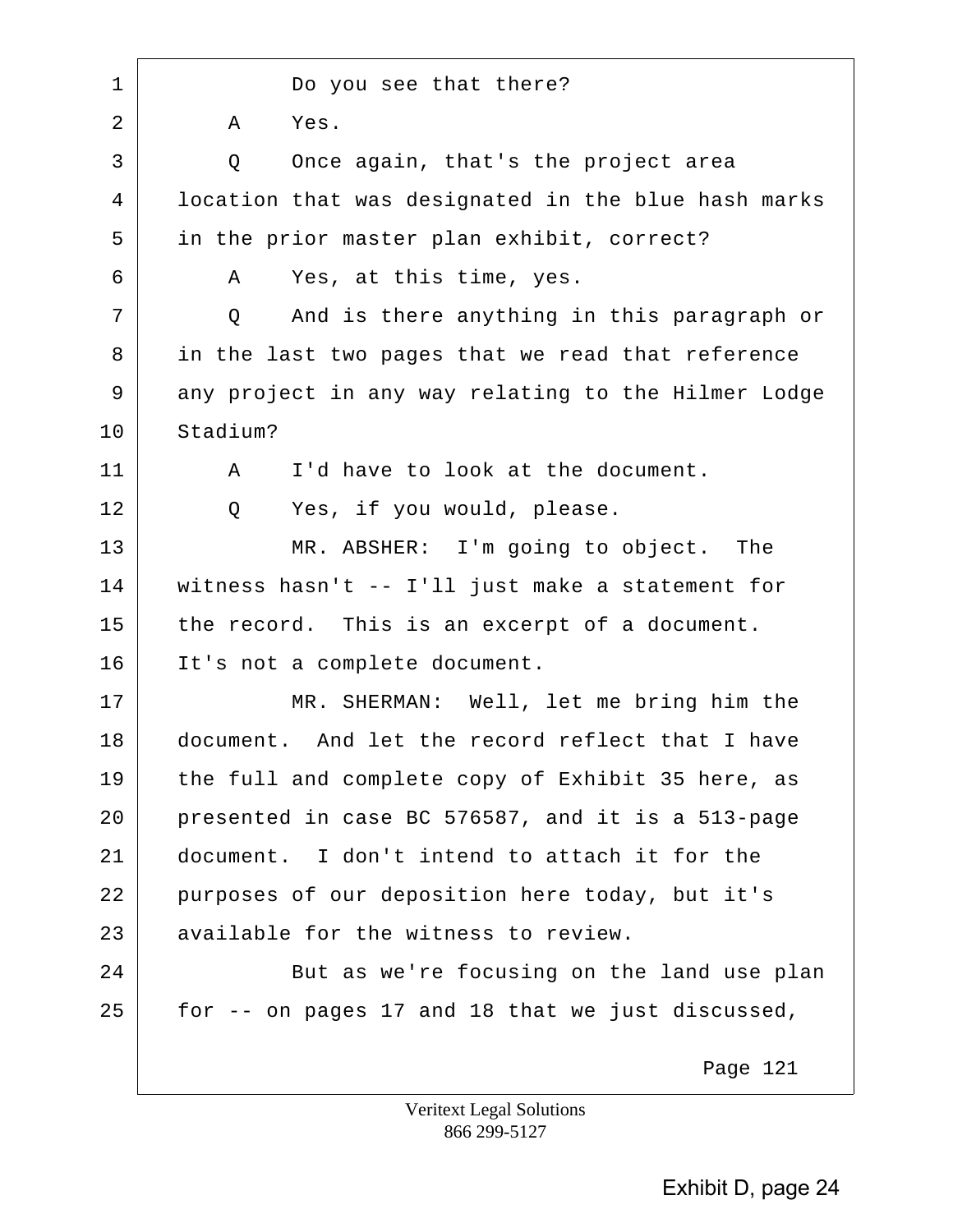1 | my question to the witness was is there any 2 discussion that any project or effect or impact or 3 development that Hilmer Lodge is intended -- 4 covered by anything on these pages of the EIR. 5 THE WITNESS: Yeah, I believe there is. I 6 just need to show you where it is. 7 BY MR. ABSHER: 8 Q Okay, well -- and just for the record, you 9 were director of facilities and planning, you were 10 involved in the review, preparation and the 11 finalization of the 2008 facilities EIR for the 12 facilities master plan, correct? 13 A Yes. I think we have to go to the 14 "Scheduled Maintenance" discussion -- 15 MR. ABSHER: Is there a question pending? 16 (Record read as follows: 17 | The Cokay, well -- and just for 18 the record, you were director of 19 facilities and planning, you were 20 **involved** in the review, preparation 21 and the finalization of the 2008 22 facilities EIR for the facilities 23 master plan, correct?") 24 CHE WITNESS: Yes. 25 BY MR. SHERMAN: Page 122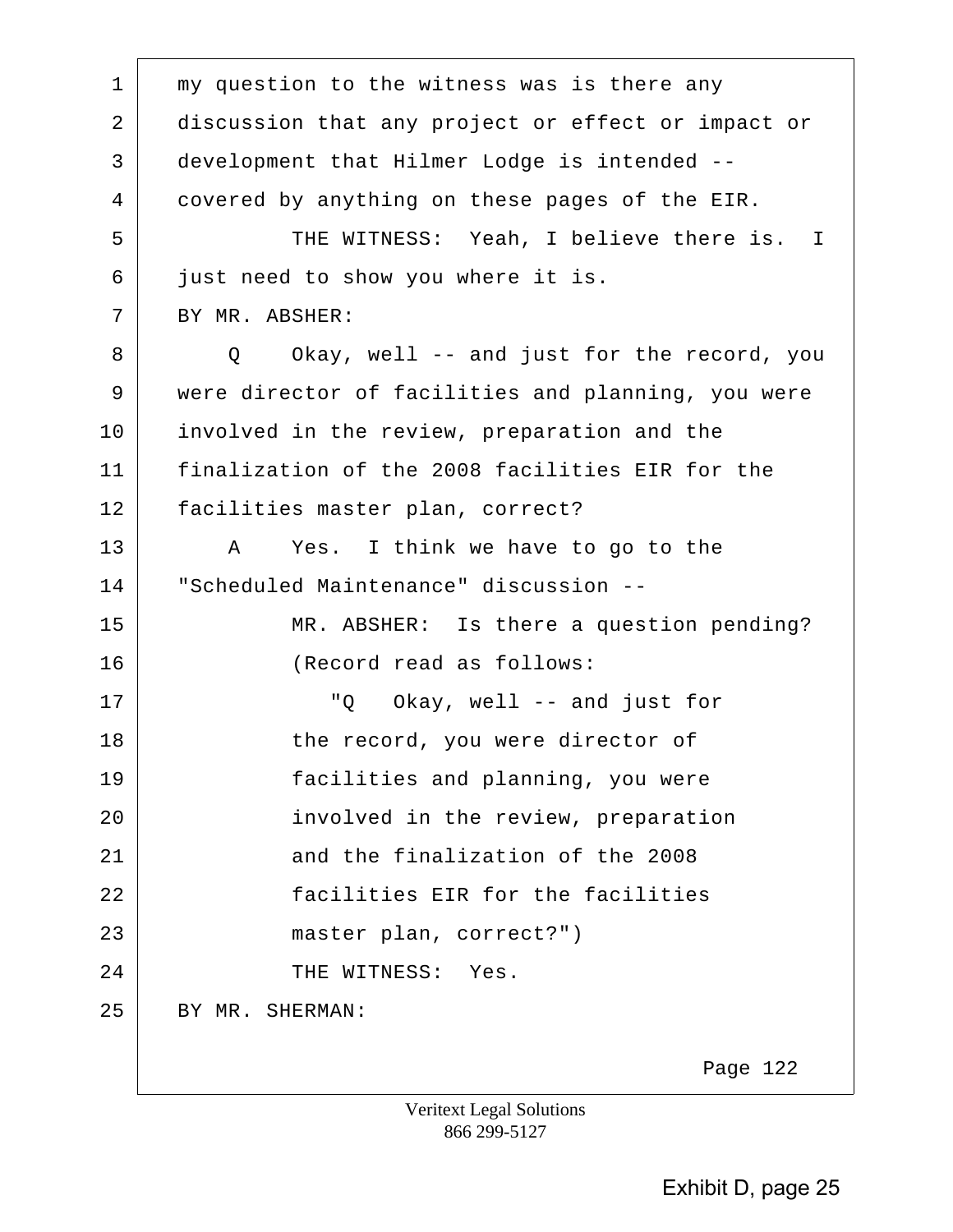1 | Q And it got lost in the shuffle, because 2 you wanted to review the whole document. 3 I'll go back and rephrase. 4 The question was is there any reference in 5 the 2008 EIR for the 2008 master plan update with 6 regards to stadium reconstruction or redevelopment 7 | of the Hilmer Lodge stadium of any kind. 8 MR. ABSHER: Were you asking that question 9 based on Exhibit 4 or are you wanting the witness 10 to review the 500 pages? 11 MR. SHERMAN: I have asked about 12 Exhibit 4, he said I need to look at the whole 13 document. He didn't respond with regards to 14 Exhibit 4. But now he has the whole document. Let 15 him respond as to that. 16 MR. ABSHER: Well, I'll object, the 17 document speaks for itself. 18 THE WITNESS: I guess the document says 19 | what it says. 20 BY MR. SHERMAN: 21 |  $\sim$  0 Well, that's what your counsel said. 22 My question to you is are you aware of any 23 reference for development, reconstruction, 24 renovation to the Hilmer Lodge Stadium set forth in 25 the 2008 master plan EIR. Page 123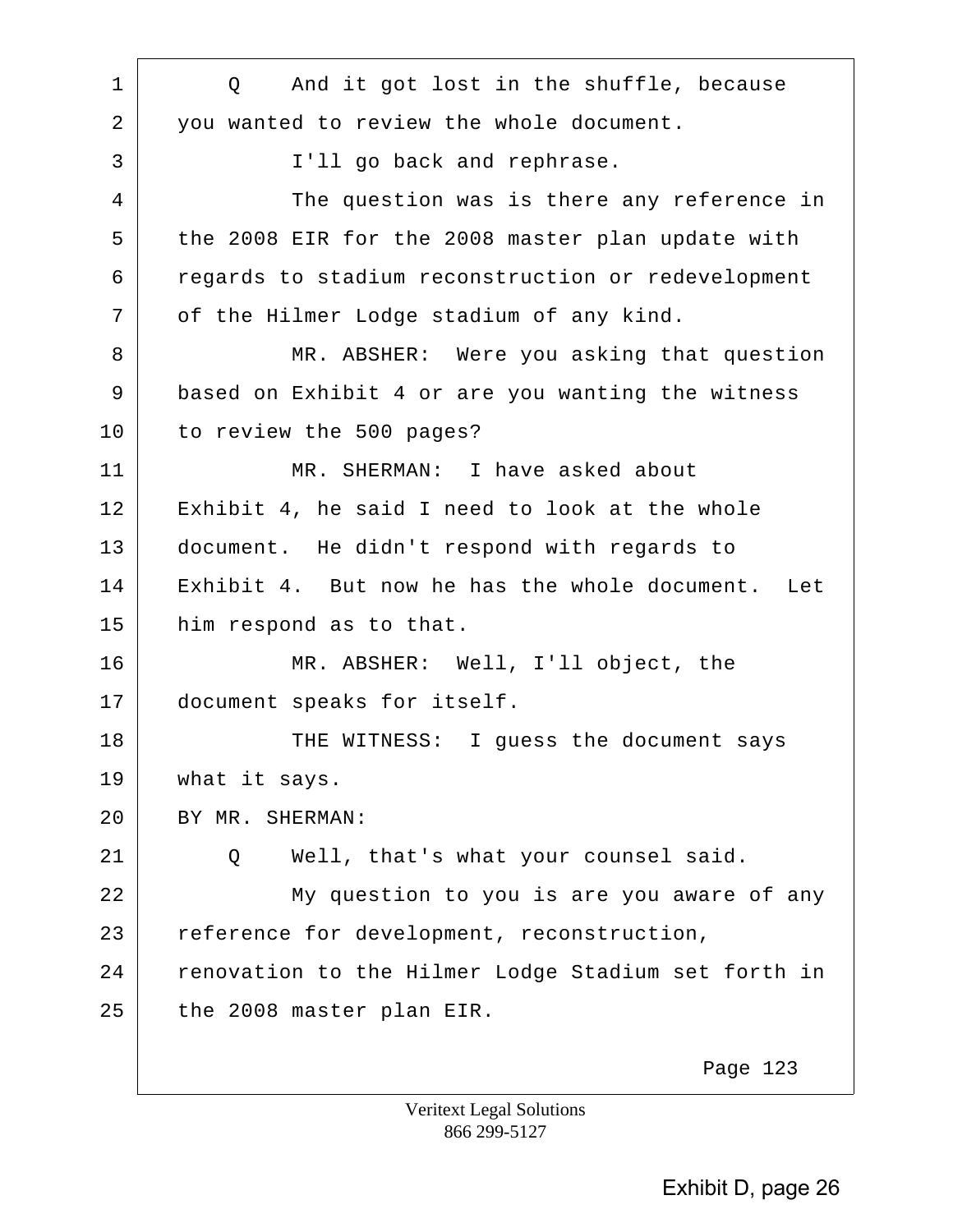| $\mathbf 1$ | I believe there is, but I would have to<br>A      |
|-------------|---------------------------------------------------|
| 2           | find it to show it to you.                        |
| 3           | And if you back to pages 17 and 18 that I<br>Q    |
| 4           | provided, it's not in there, is it?               |
| 5           | I don't see it on page 17, no.<br>Α               |
| 6           | Well, as to page 18, if you would review<br>Q     |
| 7           | it, please.                                       |
| 8           | Is that the right one?<br>A                       |
| 9           | Other than knowing -- well, let me --<br>Q        |
| 10          | answer that question, then.                       |
| 11          | It's real hard to tell because this being<br>Α    |
| 12          | out of context, you know, you really need to look |
| 13          | at the whole document, so I don't know.           |
| 14          | On page 18 it's not there, correct?<br>Q          |
| 15          | MR. ABSHER: The witness asked and                 |
| 16          | answered.                                         |
| 17          | THE WITNESS: Yeah, I don't know.                  |
| 18          | BY MR. SHERMAN:                                   |
| 19          | What section of the EIR do you believe<br>Q       |
| 20          | that the Hilmer Lodge redevelopment, renovation,  |
| 21          | reconstruction of any kind is -- is present in?   |
| 22          | I'd have to go back and look at the<br>Α          |
| 23          | document and then I could probably answer your    |
| 24          | question.                                         |
| 25          | And you started to testify earlier that<br>Q      |
|             | Page 124                                          |

Veritext Legal Solutions 866 299-5127

 $\overline{\phantom{a}}$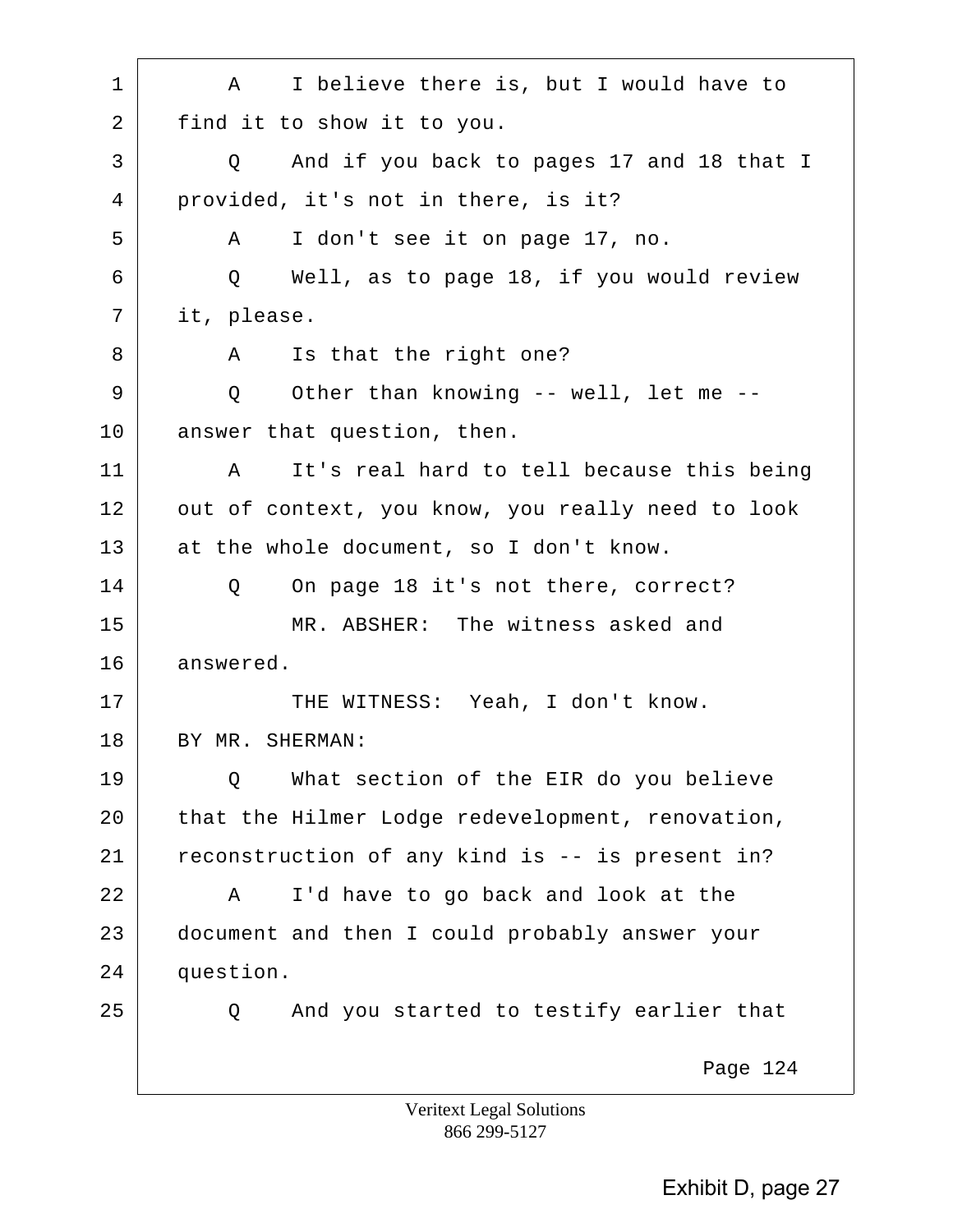1 you thought it was in some maintenance or what 2 section was that? 3 A I'll tell you, I'd have to go back and 4 look at the whole document and then I could tell 5 you, but I'm not going to do it right now. 6 Q But as you sit here today, you believe 7 it's in there? 8 A I believe there is -- yes. 9 | Q If you can focus your attention --10 A I could be wrong, but I believe it's in 11 there. 12 | Q On the excerpts, the exhibit I marked as 13 Exhibit 4, if you can turn your attention to page 14 110, as it was? 15 A Yes. 16 | Q In the lower right-hand corner, as it was 17 Exhibit 35 in the prior case. 18 Have you located page 110? 19 A Yes. 20 Q I want to focus your attention to the  $21$  exhibit -- I'm sorry -- the paragraph under 22 "Existing Conditions," it's talking about 23 "Biological Resources" there in Section 3.5. 24 Do you see that there? 25 A Uh-huh. Yes. Page 125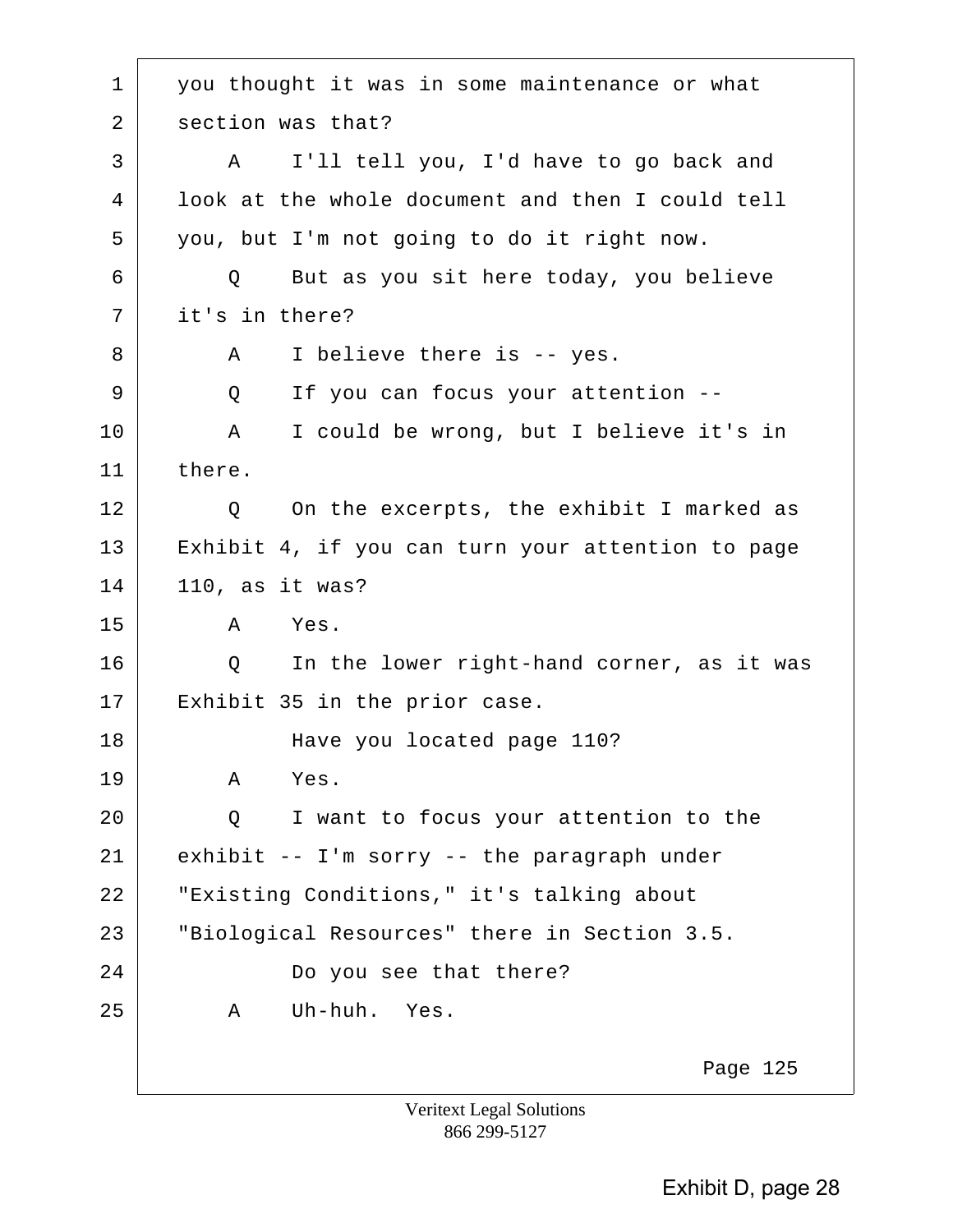| 1  | And Item Number (2) mentions, and I quote:<br>Q     |
|----|-----------------------------------------------------|
| 2  | "Grading for the proposed Athletics                 |
| 3  | Complex Phase 2 west of Stadium Hill                |
| 4  | has a minimal impact on Woods                       |
| 5  | Memorial Walnut Grove."                             |
| 6  | Do you see that there?                              |
| 7  | Α<br>Yes.                                           |
| 8  | Is that project -- strike that.<br>Q                |
| 9  | My question to you with regard to that              |
| 10 | statement and other contents of the 2008 master     |
| 11 | plan and this environmental review document, that   |
| 12 | all construction and development for the Athletic   |
| 13 | Complex Phase 2 project was west of the Hilmer      |
| 14 | Lodge Stadium?                                      |
| 15 | I -- I'm -- I missed the -- the question<br>Α       |
| 16 | again. Go ahead.                                    |
| 17 | Q<br>No problem.                                    |
| 18 | That in reference to this statement on              |
| 19 | this page, the Item Number (2) that I just read and |
| 20 | as depicted in the Athletics Complex Phase 2        |
| 21 | development area, that the project development in   |
| 22 | the 2008 master plan and EIR were west of the       |
| 23 | Hilmer Lodge Stadium, in that area?                 |
| 24 | I still don't get the question. What are<br>Α       |
| 25 | you asking me?                                      |
|    |                                                     |
|    | Page 126                                            |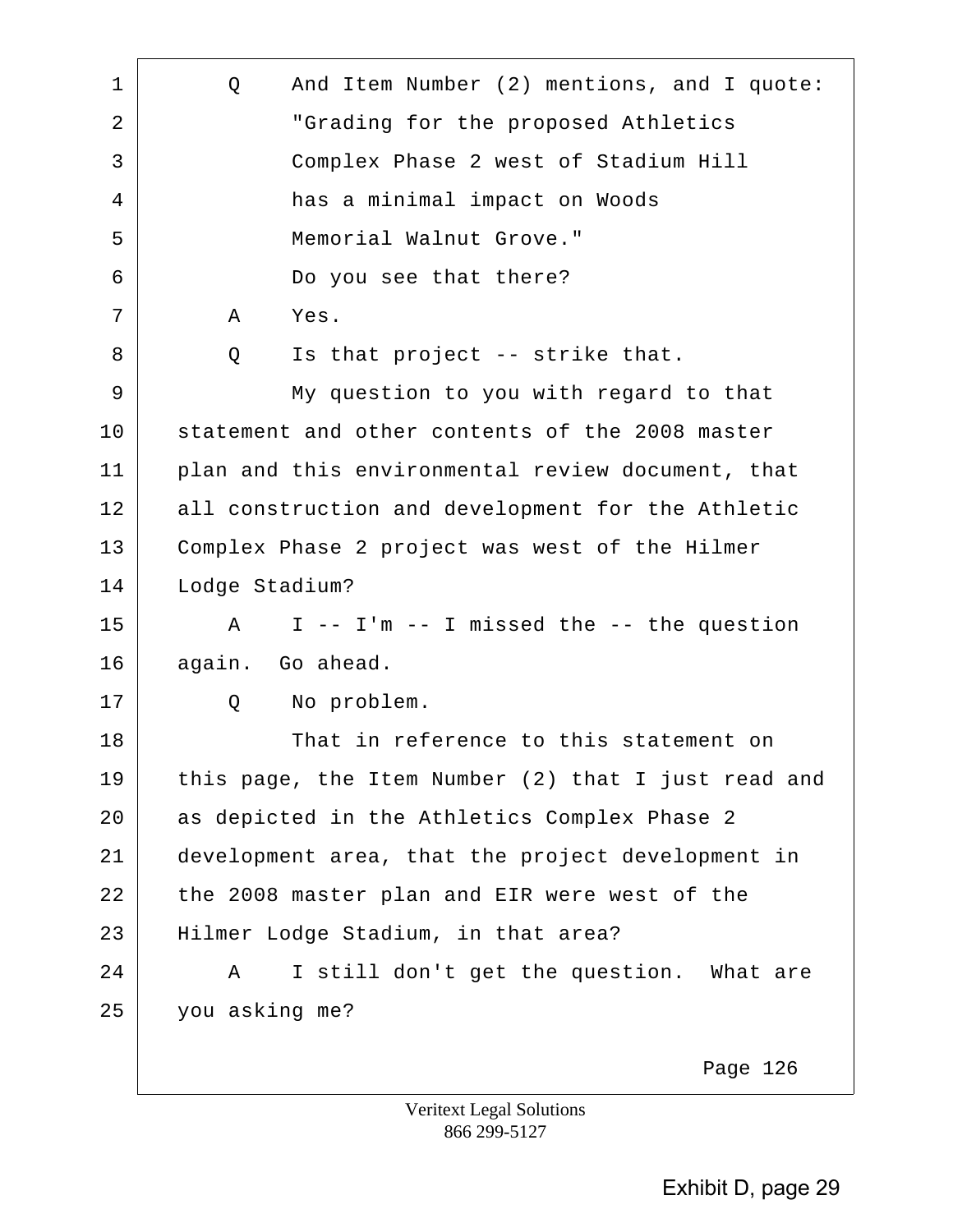| $\mathbf 1$ | I'm asking you is -- well, I tell you<br>$Q \qquad \qquad$ |
|-------------|------------------------------------------------------------|
| 2           | what, why don't you read Item Number $(2)$ , and my        |
| 3           | question to you, sir, is what was your                     |
| 4           | understanding and meaning when you wrote that?             |
| 5           | MR. ABSHER: Objection. Lacks foundation.                   |
| 6           | THE WITNESS: "Grading for the proposed                     |
| 7           | Athletics Complex Phase 2 west of                          |
| 8           | Stadium Hill has a minimal impact on                       |
| 9           | Woods Memorial Walnut Grove and                            |
| 10          | Development of the proposed Fire                           |
| 11          | Academy in an existing retention                           |
| 12          | basin."                                                    |
| 13          | BY MR. SHERMAN:                                            |
| 14          | I have two questions for you. First, what<br>Q             |
| 15          | was your meaning and intent when -- in development         |
| 16          | of the plan as -- what that means, Item Number (2)?        |
| 17          | MR. ABSHER: Objection. Lacks foundation.                   |
| 18          | THE WITNESS: Can I talk to Sean?                           |
| 19          | BY MR. SHERMAN:                                            |
| 20          | Well, let me ask you another way. I can<br>Q               |
| 21          | maybe clarify it for your.                                 |
| 22          | I'm still going to want to talk to Sean.<br>Α              |
| 23          | Let me ask this question and maybe it will<br>Q            |
| 24          | ease the waters, so to speak.                              |
| 25          | Sure.<br>A                                                 |
|             | Page 127                                                   |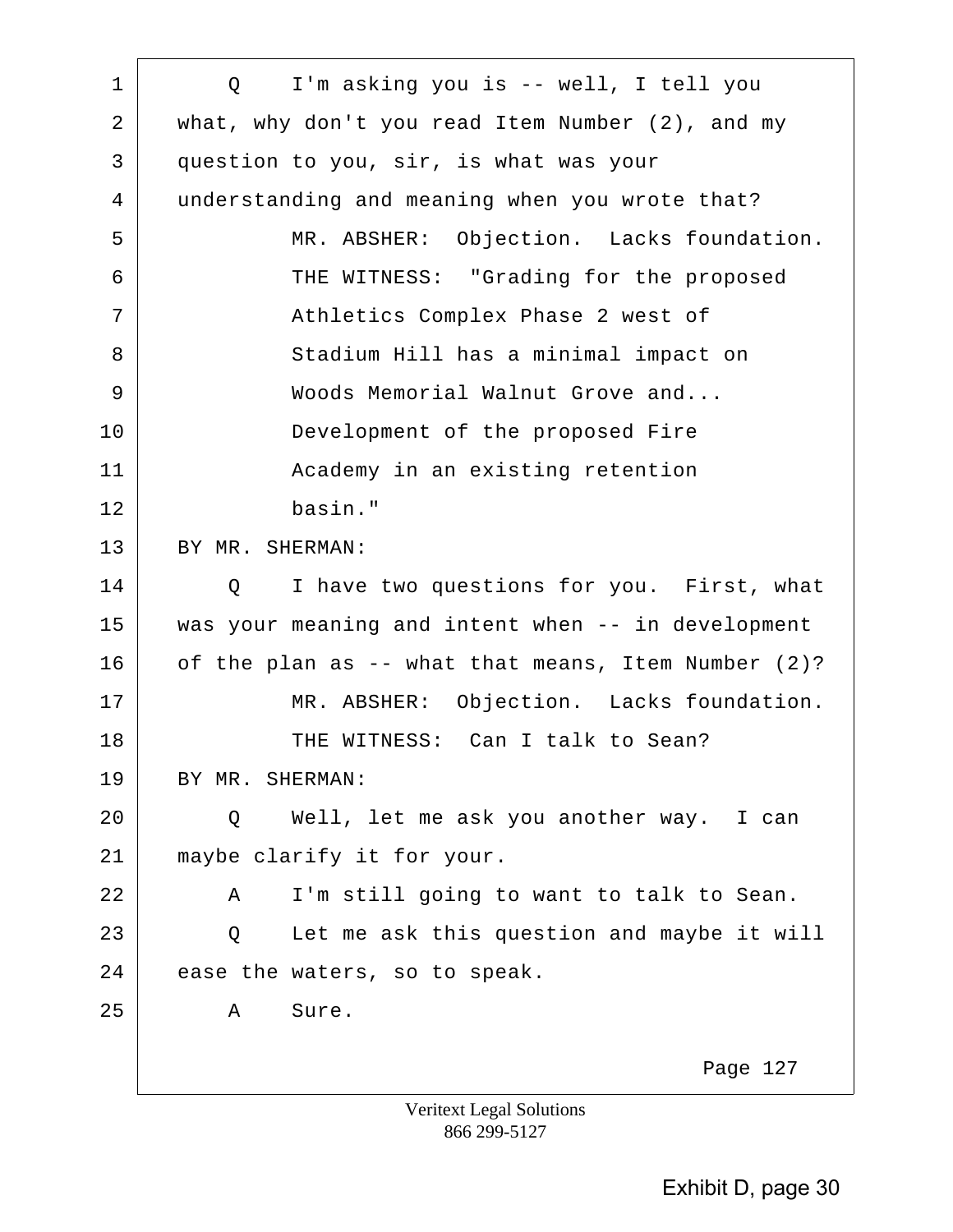| $\mathbf 1$ | Q Where is that location pertaining to, in          |
|-------------|-----------------------------------------------------|
| 2           | Item Number (2) on this page 110, can you describe  |
| 3           | that to me?                                         |
| 4           | Where $--$<br>Α                                     |
| 5           | The "Grading for the proposed<br>Q                  |
| 6           | Athletics Complex Phase 2 west of                   |
| 7           | Stadium Hill," where is that -- can                 |
| 8           | you describe to me what is in that location and     |
| 9           | what was intended to be developed there?            |
| 10          | MR. ABSHER: Objection. Lacks foundation.            |
| 11          | THE WITNESS: Yeah, I need -- give me a              |
| 12          | minute, I need -- I think it's all pretty clear,    |
| 13          | but I just want to have a chance to talk to counsel |
| 14          | first.                                              |
| 15          | MR. SHERMAN: Okay, we'll go off the                 |
| 16          | record.                                             |
| 17          | (Recess.)                                           |
| 18          | MR. SHERMAN: Back on the record.                    |
| 19          | Before the break I was asking you if that<br>Q      |
| 20          | was the scope of projects -- or strike that.        |
| 21          | I asked you where the location of that              |
| 22          | reference is to, if you can describe it to me,      |
| 23          | please.                                             |
| 24          | MR. ABSHER: That's the Exhibit 4, I                 |
| 25          | think, right, page --                               |
|             | Page 128                                            |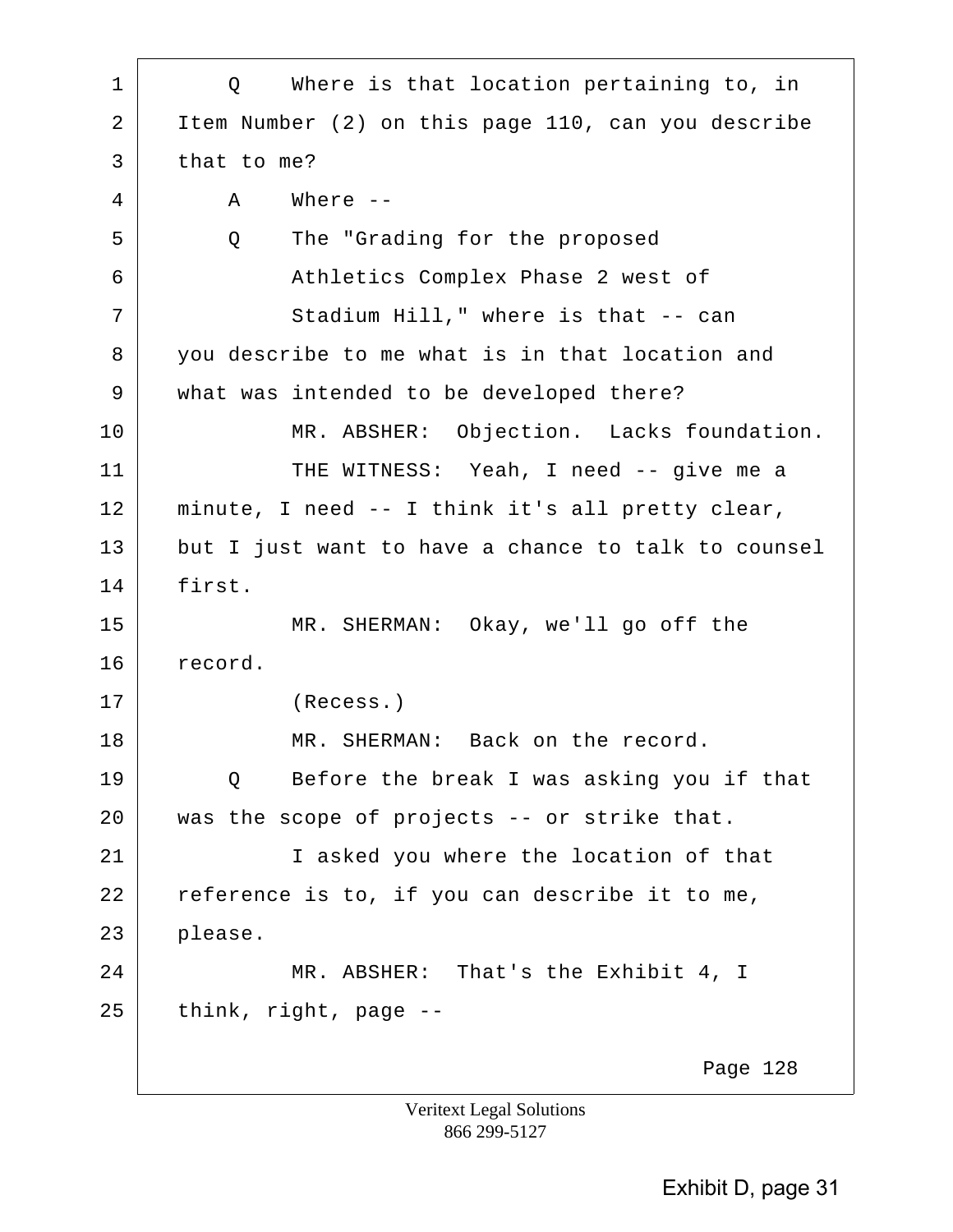| $\mathbf 1$ | MR. SHERMAN: Right, Item (2), the area                       |
|-------------|--------------------------------------------------------------|
| 2           | that won't be affected west of somewhere.                    |
| 3           | MR. ABSHER: It's right here, I think,                        |
| 4           | page 110.                                                    |
| 5           | THE WITNESS: Right.                                          |
| 6           | So to the -- to the west of Stadium Hill,                    |
| 7           | at this time, in 2008, there was a parking lot, and          |
| 8           | the project planning at that point was to construct          |
| 9           | the new gymnasium in that -- in that parking lot             |
| 10          | west of the Stadium Hill.                                    |
| 11          | MR. SHERMAN: Thank you. Very helpful.                        |
| 12          | If you can turn to page 114 and look at<br>$Q \qquad \qquad$ |
| 13          | the diagram there. In fact, this is the area that            |
| 14          | you're talking about. It's west of the stadium and           |
| 15          | west of the hill, correct, in the two pictures that          |
| 16          | we see, particularly 4?                                      |
| 17          | A Yeah, I don't know about 3. 4 depicts a                    |
| 18          | parking lot that is --                                       |
| 19          | What you just talked about.<br>Q                             |
| 20          | No, not exactly.<br>Α                                        |
| 21          | The parking lot that is depicted in                          |
| 22          | picture 4 is further to the west of the site                 |
| 23          | that -- that was to be site of the gymnasium at              |
| 24          | this point in time.                                          |
| 25          | Okay. And continuing on this page, 114,<br>Q                 |
|             | Page 129                                                     |
|             | Veritext Legal Solutions                                     |

866 299-5127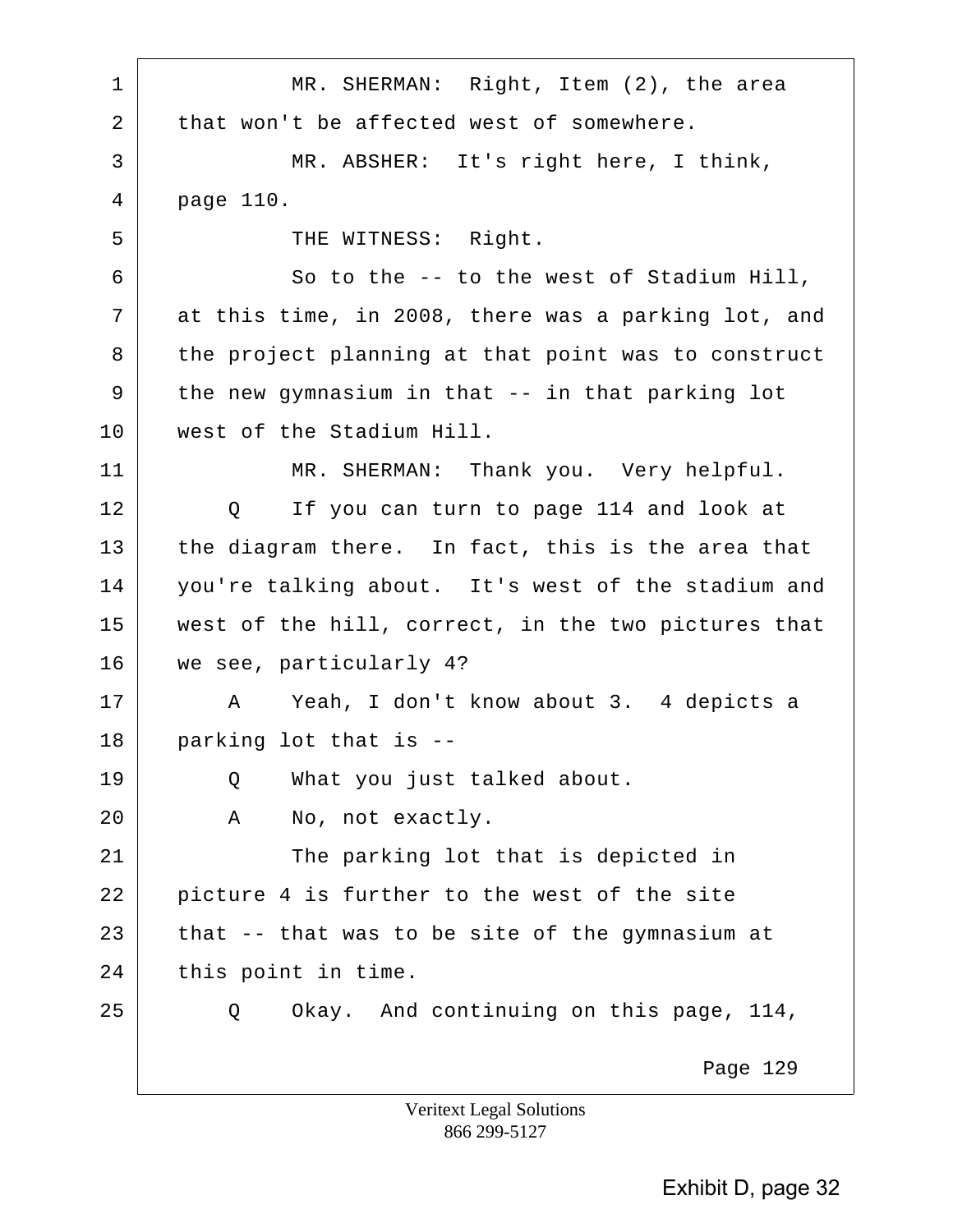| $\mathbf 1$ | the hill there, as it was known and/or called at    |
|-------------|-----------------------------------------------------|
| 2           | the time that this EIR was put out, what was it     |
| 3           | called?                                             |
| 4           | They refer to it as Stadium Hill. I --<br>A         |
| 5           | And that's located west of the Hilmer<br>Q          |
| 6           | Lodge Stadium, correct?                             |
| 7           | Correct.<br>Α                                       |
| 8           | Was the removal of that hill encompassed<br>Q       |
| 9           | within the Measure RR priority projects, as you     |
| 10          | understood it, at the time of bond measure and EIR  |
| 11          | study for the plan update?                          |
| 12          | At the time of the Measure RR, it was<br>Α          |
| 13          | unclear whether the stadium itself would be         |
| 14          | salvageable in part or in whole in terms of meeting |
| 15          | the goals of the college of the project.            |
| 16          | And what makes you say that?<br>Q                   |
| 17          | Because we hadn't done a full evaluation<br>Α       |
| 18          | of the stadium, structural, access, life safety in  |
| 19          | 2008, that wasn't until later.                      |
| 20          | But it's your belief that the intent to<br>Q        |
| 21          | renovate and redevelop the stadium was encompassed  |
| 22          | in both the 2008 master plan and it was covered in  |
| 23          | the 2008 EIR for the 2008 master plan update?       |
| 24          | I believe in the 2008 EIR, that it -- the<br>Α      |
| 25          | stadium portion was still under consideration for   |
|             | Page 130                                            |
|             | <b>Veritext Legal Solutions</b>                     |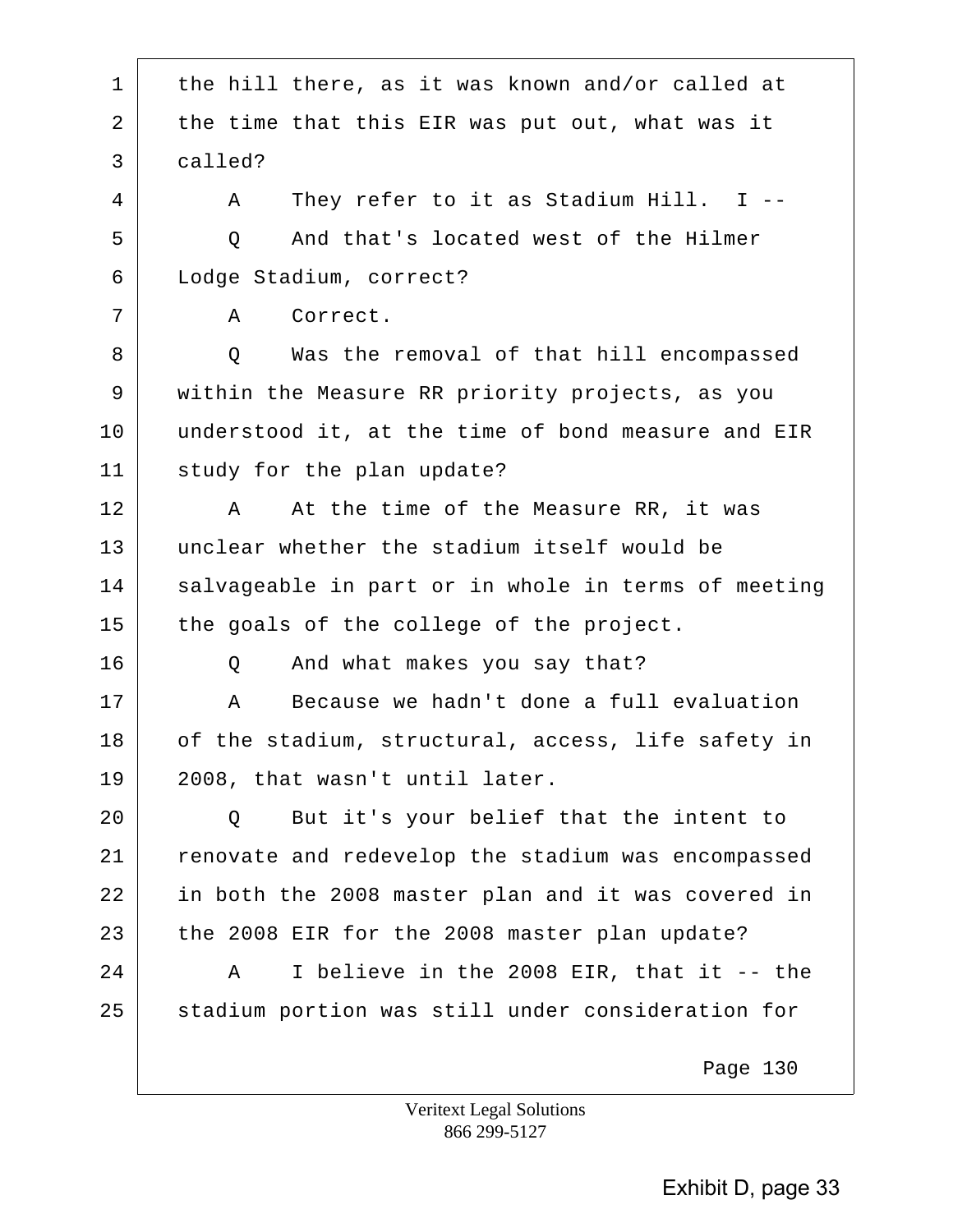1 | major maintenance and renovation, not remove and 2 replace. 3 Q Going back to our Exhibit Number 2 today, 4 the Measure RR bond language, can you show me where 5 in Measure RR it is that you understood and 6 intended so -- that stadium project that you just 7 described to be located and described? 8 MR. ABSHER: Vaque and ambiguous as to 9 | "that project," which project? 10 BY MR. SHERMAN: 11 Q Do you understand the stadium project that 12 you just described here on the record, testimony 13 under oath about a minute ago, Mr. Nellesen? Your 14 counsel is confused, I'm asking if you're confused. 15 The stadium project that you defined about 16 whether how much we're going to study and renovate 17 it to meet your goals, do you recall that 18 testimony? 19 A Yes. 20 Q My question is where is it in Measure RR 21 that that project is listed. 22 MR. ABSHER: You're asking for his legal 23 conclusion now? I am going to instruct him not to 24 answer. 25 MR. SHERMAN: No, I'm asking him in his Page 131

> Veritext Legal Solutions 866 299-5127

> > Exhibit D, page 34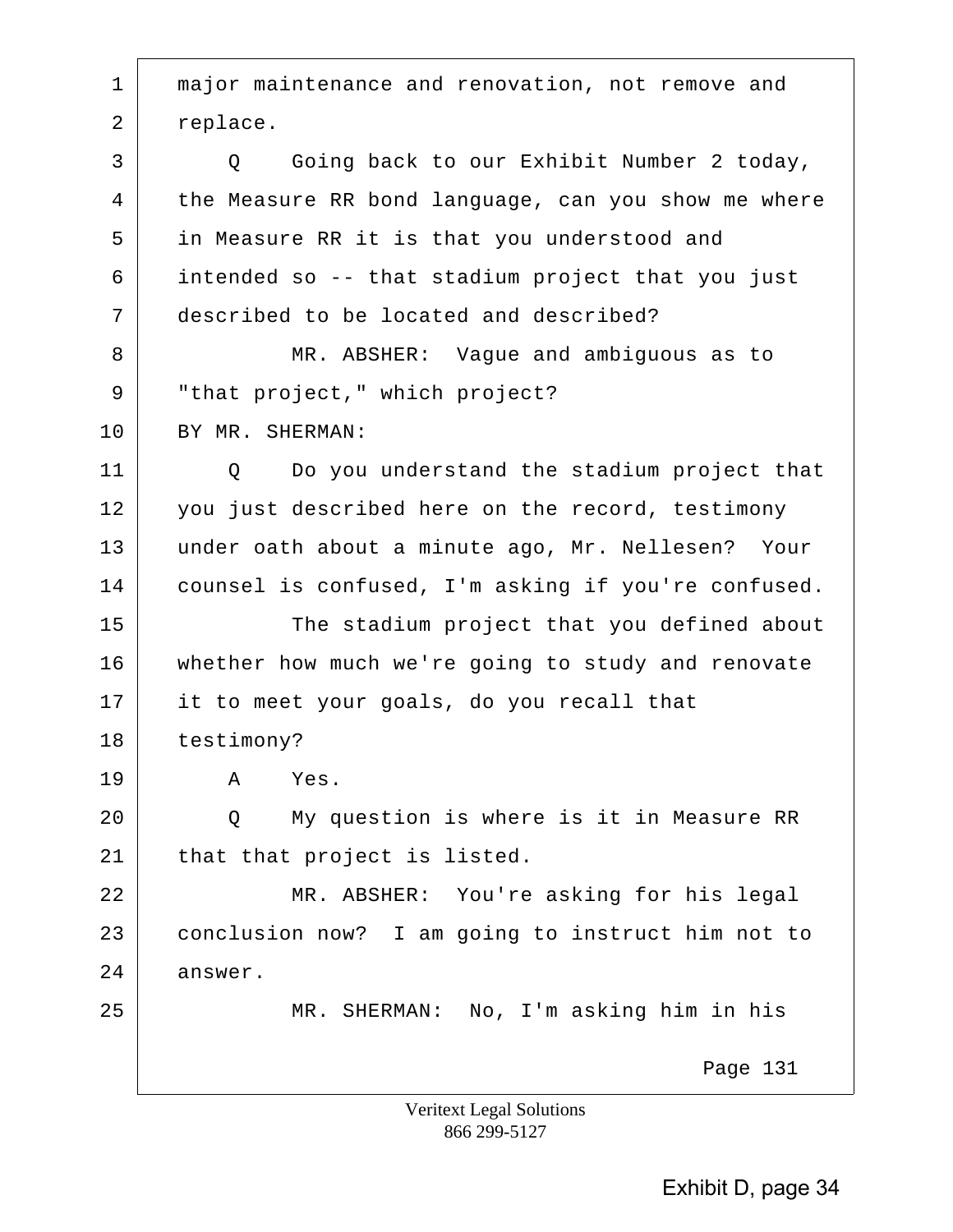1 capacity as the facilities director who developed 2 the bond program and the language and worked on 3 the project before putting it to the board. 4 MR. ABSHER: I will object as lacking 5 foundation and raise a legal conclusion objection. 6 If you can answer the question based on 7 your personal knowledge, then you can answer the 8 question. 9 THE WITNESS: My knowledge about that is 10 based on a legal opinion received from Dave 11 Casnocha. 12 BY MR. SHERMAN: 13 Q My question is is what language are you 14 relying on, if any, in the bond measure that the 15 stadium renovation or complete rebuild project is 16 encompassed in the bond measure? 17 MR. ABSHER: Objection. Asked and 18 answered, argumentative. 19 THE WITNESS: Yeah, that was ten years 20 ago. I know that when we were studying this issue 21 we got a legal opinion on whether rebuild was 22 within the language of RR and so we proceeded that 23 way. 24 BY MR. SHERMAN: 25 Q I'm confused. You did that back ten years Page 132 Veritext Legal Solutions

866 299-5127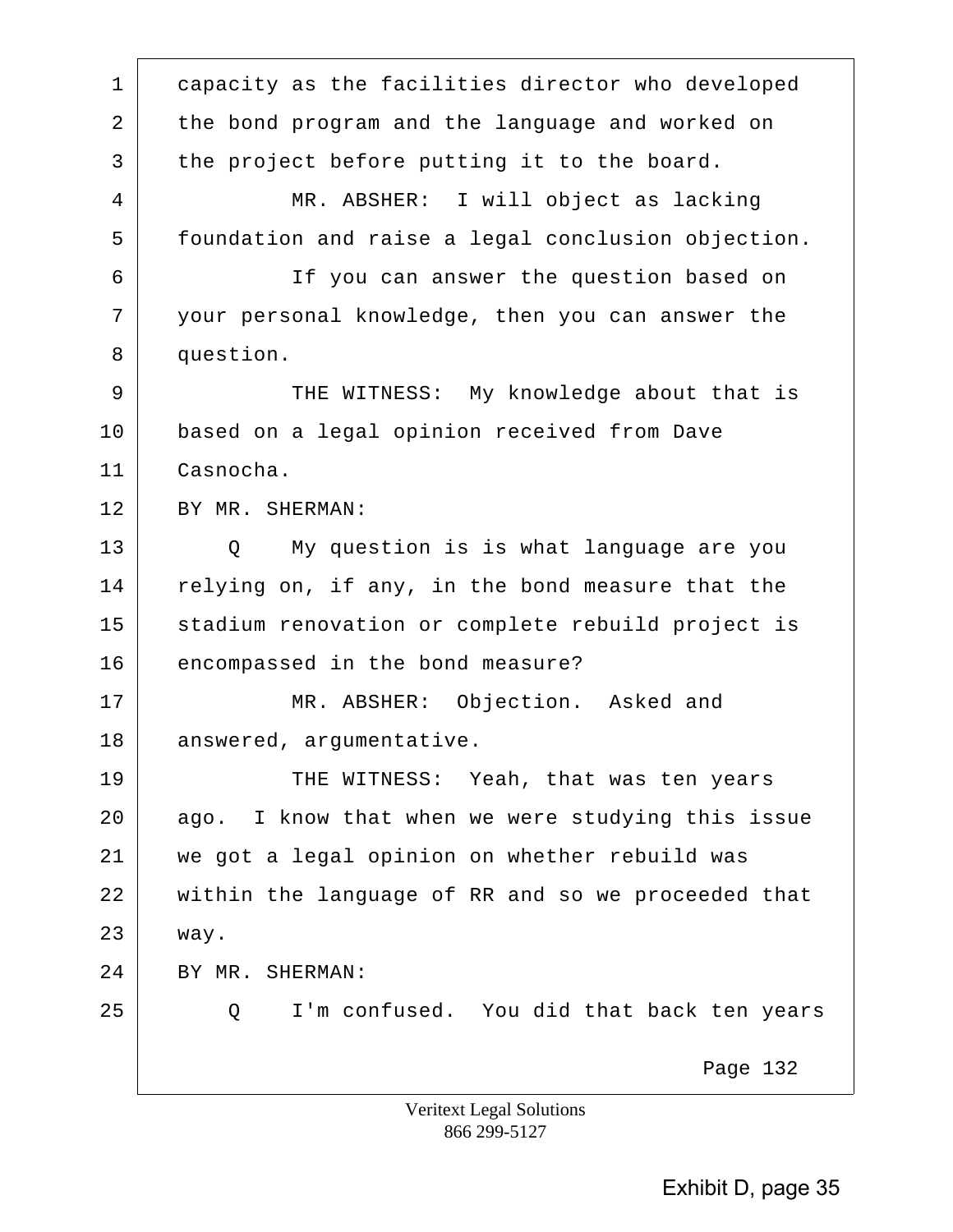1 ago or you did that recently, getting the opinion? 2 A What I was referring to ten years ago, 3 this document is ten years old -- right -- so 4 subsequent to -- I was just saying that I don't 5 have it all memorized anymore, that's --6 Q I'm just asking you -- 7 | A Okay. 8 Q -- can you pinpoint me to any language --9 A I'm going to refer to counsel. 10 | Q Let me finish my question, please. 11 Can you point me to any language in 12 Measure RR where the stadium rehabilitation project 13 is encompassed, any language whatsoever? 14 MR. ABSHER: Objection. Asked and 15 answered, argumentative, calls for a legal 16 conclusion. 17 THE WITNESS: My answer was that we 18 received a legal opinion about that, and that's 19 what my understanding was based on. 20 BY MR. SHERMAN:  $21$   $\vert$  0 So as we sit here today, as the director, 22 the chief person implementing the bond program, the 23 director of facilities, you're not aware or you 24 can't direct me or you refuse to direct me to any 25 intentions that you believe, as the director, that Page 133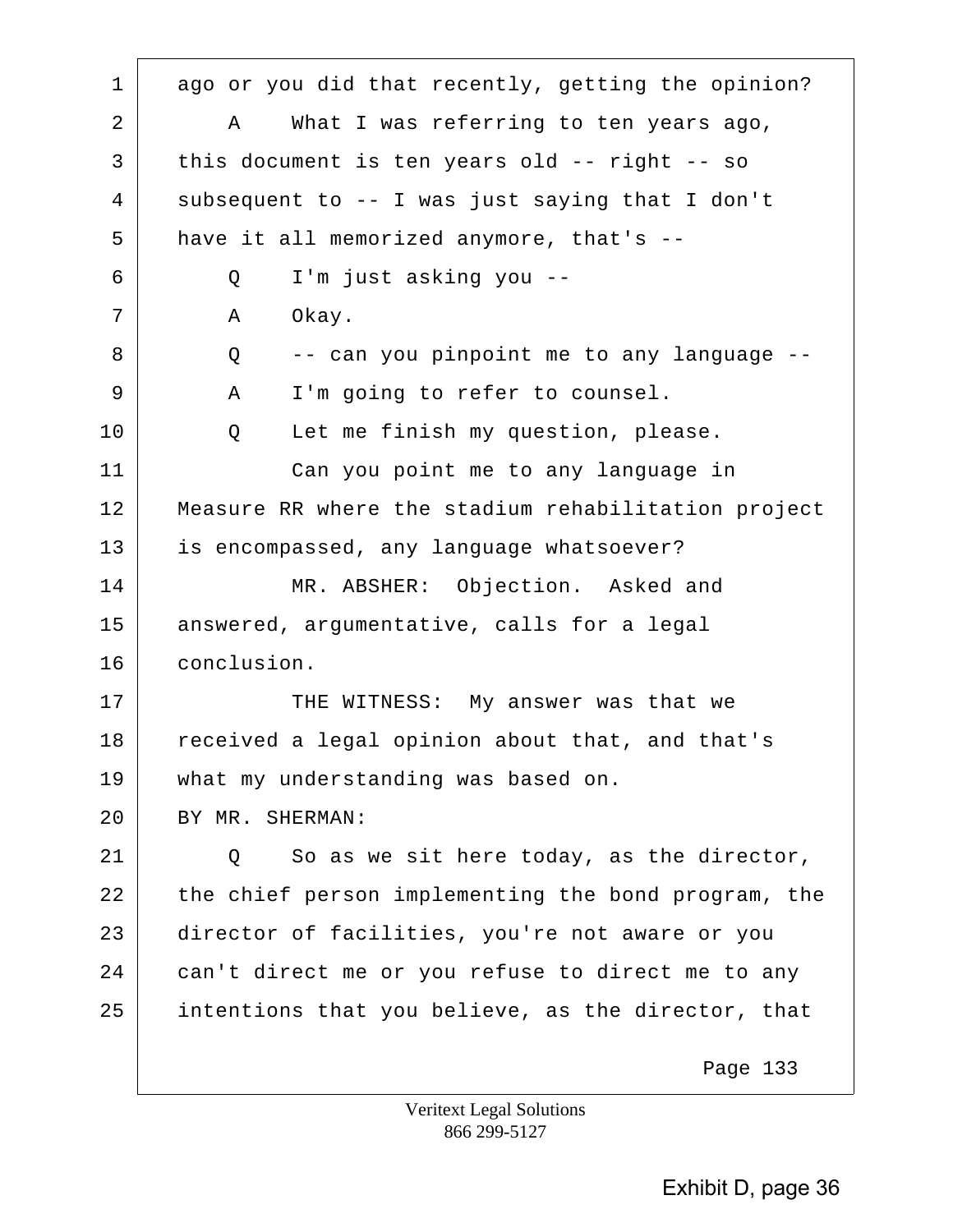1 | that project, rehabilitation of the stadium or a 2 complete brand-new stadium is encompassed in the 3 Measure R bond measure? 4 MR. ABSHER: Objection. Argumentative. 5 | THE WITNESS: I'm just relying on 6 counsel's opinion. 7 BY MR. SHERMAN: 8 | Q Any word, any project identification, 9 nothing? 10 MR. ABSHER: Objection. Argumentative, 11 asked and answered. 12 BY MR. SHERMAN: 13 Q Directing your attention to page 141 of 14 Exhibit Number 4. My question to you is the last 15 full sentence on the bottom of this page reads, and 16 I quote: 17 These areas include the Athletics 18 Complex Phase II site (16.8 acres), 19 lane widening along the existing 20 Wildlife Sanctuary (1.1-acres) and 21 the Fire Academy site (1.0 acre)." 22 Is the area that was studied and 23 considered for development in the 2008 master plan 24 that 16.8 acres, as referenced on page 141? 25 A I'm not understanding your question. Page 134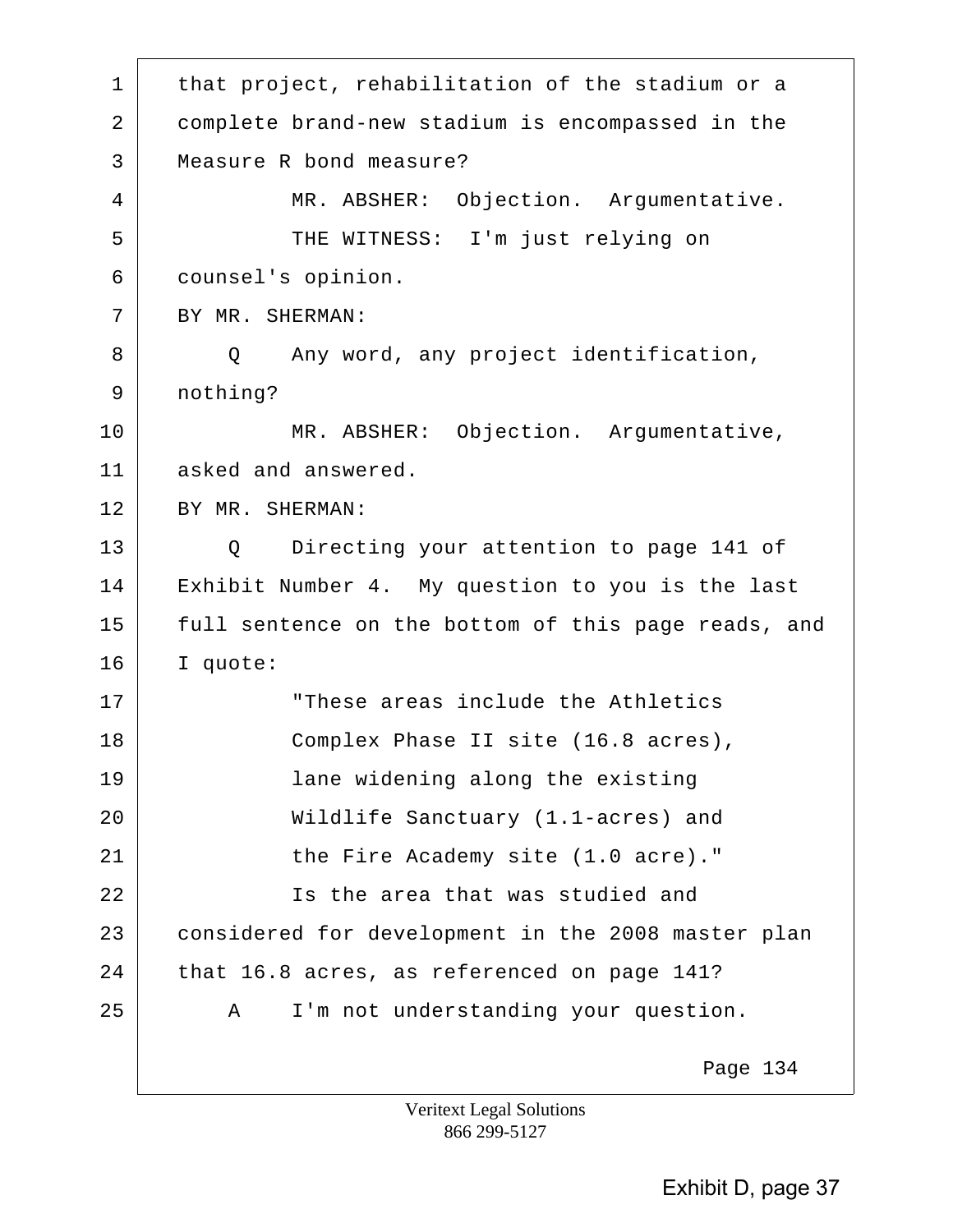| $\mathbf{1}$   | I, the undersigned, a Certified Shorthand               |
|----------------|---------------------------------------------------------|
| $\overline{a}$ | Reporter of the State of California, do hereby certify: |
| 3              | That the foregoing proceedings were taken               |
| 4              | before me at the time and place herein set forth; that  |
| 5              | any witnesses in the foregoing proceedings, prior to    |
|                | testifying, were administered an oath; that a record of |
| 6              | the proceedings was made by me using machine shorthand  |
| 7              | which was thereafter transcribed under my direction;    |
| 8              | that the foregoing transcript is a true record of the   |
| 9              | testimony given.                                        |
| 10             | Further, that if the foregoing pertains to the          |
| 11             | original transcript of a deposition in a Federal Case,  |
| 12             | before completion of the proceedings, review of the     |
| 13             | transcript () was () was not requested.                 |
| 14             | I further certify that I am neither                     |
| 15             | financially interested in the action nor a relative or  |
| 16             | employee of any attorney of any party to this action.   |
| 17             | IN WITNESS WHEREOF, I have this date                    |
| 18             | subscribed my name.                                     |
| 19             |                                                         |
| 20             | Dated: March 12, 2018                                   |
| 21             |                                                         |
| 22             |                                                         |
| 23             |                                                         |
| 24             |                                                         |
|                | SHARON LINDSAY-MILNIKEL                                 |
| 25             | CSR No. 5335                                            |
|                | Page 234                                                |